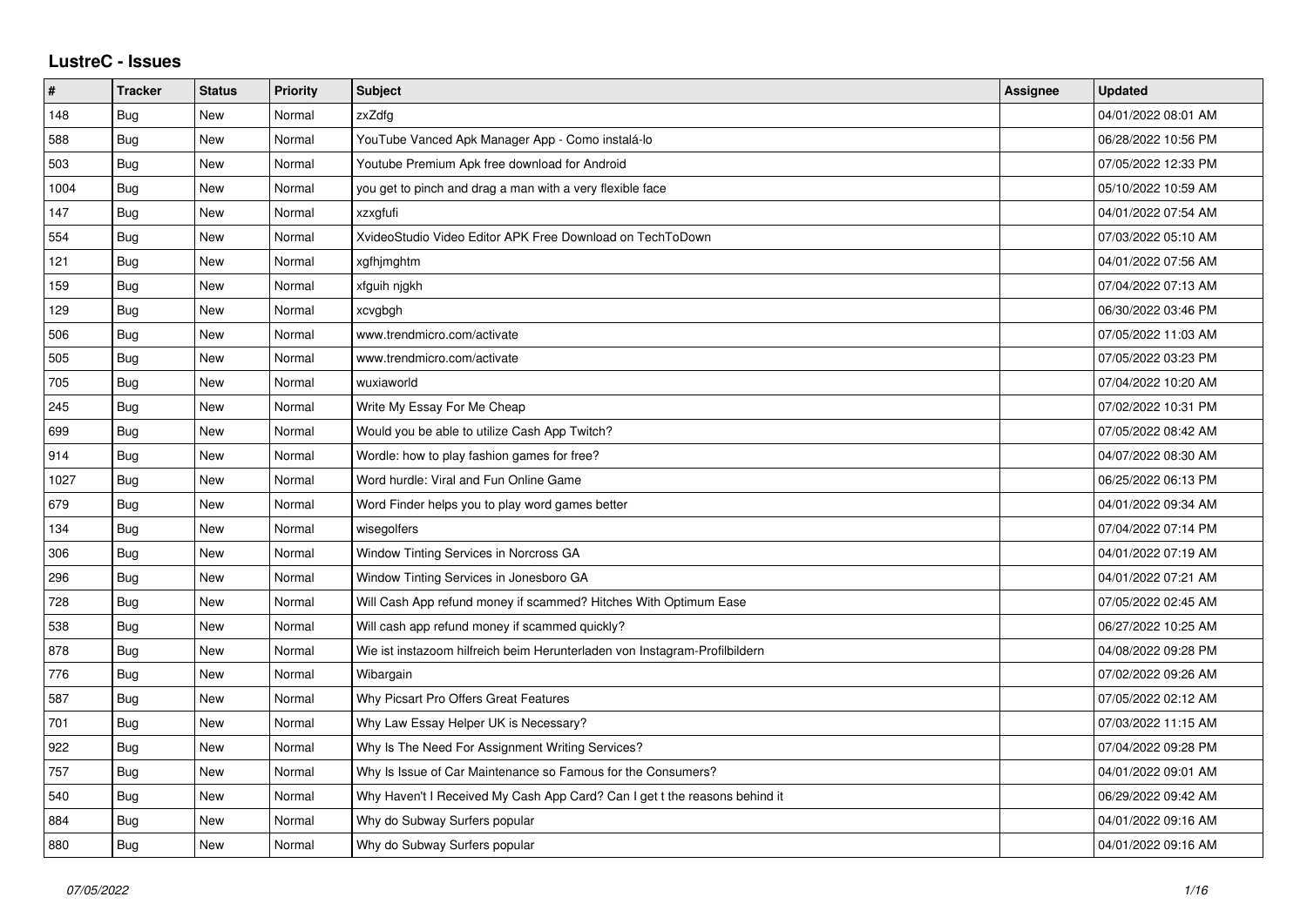| $\sharp$ | <b>Tracker</b> | <b>Status</b> | <b>Priority</b> | Subject                                                                  | Assignee | <b>Updated</b>      |
|----------|----------------|---------------|-----------------|--------------------------------------------------------------------------|----------|---------------------|
| 551      | Bug            | New           | Normal          | Why Do Students Need Online Best Dissertation Writing Services?          |          | 07/03/2022 11:16 AM |
| 208      | <b>Bug</b>     | <b>New</b>    | Normal          | Why Cash app won't let me send money if scammed?                         |          | 04/01/2022 08:54 AM |
| 1008     | Bug            | New           | Normal          | Who was the first black woman to anchor a newscast?                      |          | 05/10/2022 03:13 PM |
| 802      | <b>Bug</b>     | <b>New</b>    | Normal          | Who Is an ETL Engineer                                                   |          | 07/02/2022 06:40 AM |
| 801      | Bug            | <b>New</b>    | Normal          | Who Is an ETL Engineer                                                   |          | 07/02/2022 05:26 AM |
| 800      | <b>Bug</b>     | <b>New</b>    | Normal          | Who Is an ETL Engineer                                                   |          | 07/03/2022 02:50 AM |
| 799      | Bug            | New           | Normal          | Who Is an ETL Engineer                                                   |          | 07/04/2022 10:42 AM |
| 798      | Bug            | New           | Normal          | Who Is an ETL Engineer                                                   |          | 07/04/2022 09:00 PM |
| 1123     | <b>Bug</b>     | <b>New</b>    | Normal          | Where To Watch FIFA World Cup 2022                                       |          | 06/24/2022 03:51 AM |
| 920      | Bug            | <b>New</b>    | Normal          | Where I Can Get Essay Writing Services?                                  |          | 04/11/2022 08:35 AM |
| 768      | <b>Bug</b>     | New           | Normal          | Where can you buy best jackets online?                                   |          | 07/04/2022 04:44 PM |
| 300      | <b>Bug</b>     | New           | Normal          | Wheels Powder Coating Services in Norcross GA                            |          | 04/15/2022 01:45 PM |
| 223      | Bug            | New           | Normal          | WhatsApp Plus: Download, Update and Themes                               |          | 07/03/2022 01:07 PM |
| 560      | Bug            | New           | Normal          | Whatsapp Aero - Make Your Phone Auto Connect                             |          | 04/01/2022 09:28 AM |
| 1094     | Bug            | <b>New</b>    | Normal          | What time does direct deposit hit Cash App?                              |          | 06/14/2022 03:27 PM |
| 1125     | Bug            | New           | Normal          | What is Wordscapes?                                                      |          | 06/24/2022 09:05 AM |
| 1043     | <b>Bug</b>     | <b>New</b>    | Normal          | What Is The Right Way To Troubleshoot Cash App Transfer Failed Problems? |          | 05/25/2022 01:16 PM |
| 836      | <b>Bug</b>     | <b>New</b>    | Normal          | What Is The Required Amount To Pay As Cash App Clearance Fee?            |          | 04/01/2022 09:00 AM |
| 636      | Bug            | New           | Normal          | What is the most popular furniture color?                                |          | 07/04/2022 08:31 PM |
| 520      | <b>Bug</b>     | New           | Normal          | What Is The Major Role Of Cash.app/Help and Support Page?                |          | 07/05/2022 09:33 AM |
| 1105     | <b>Bug</b>     | New           | High            | What is Mahjong online?                                                  |          | 06/28/2022 03:47 AM |
| 496      | <b>Bug</b>     | <b>New</b>    | Normal          | What is Live NetTV?                                                      |          | 07/05/2022 07:42 PM |
| 792      | Bug            | <b>New</b>    | Normal          | What is Google Camera Mod?                                               |          | 06/27/2022 10:20 AM |
| 853      | <b>Bug</b>     | New           | Normal          | what is dr laser                                                         |          | 04/01/2022 09:13 AM |
| 585      | Bug            | New           | Normal          | What is cash app help number?                                            |          | 06/26/2022 06:21 PM |
| 764      | Bug            | New           | Normal          | What is available to see what I can watch HBO Max?                       |          | 07/04/2022 12:11 PM |
| 279      | <b>Bug</b>     | New           | High            | What is an essential feature of an internal communications app?          |          | 07/05/2022 08:16 AM |
| 667      | <b>Bug</b>     | New           | Normal          | What Is a Ringtone?                                                      |          | 07/04/2022 09:55 AM |
| 477      | Bug            | New           | Normal          | What Does Online Coupon Mean?                                            |          | 07/05/2022 03:41 PM |
| 1112     | Bug            | New           | Normal          | What Cash App Policy Says If Random Person Sent Me Money On Cash App?    |          | 06/27/2022 02:39 AM |
| 1078     | Bug            | New           | Normal          | What Bank Is Cash App On Plaid? Find Clarity And Assistance              |          | 06/15/2022 11:56 AM |
| 675      | <b>Bug</b>     | New           | Normal          | What Are Smart Tactics To Fix Cash App Transfer Failed Hurdles?          |          | 06/27/2022 09:51 AM |
| 559      | Bug            | New           | High            | What Are Permission For Applications like Facebook Sending MMS?          |          | 07/03/2022 06:43 AM |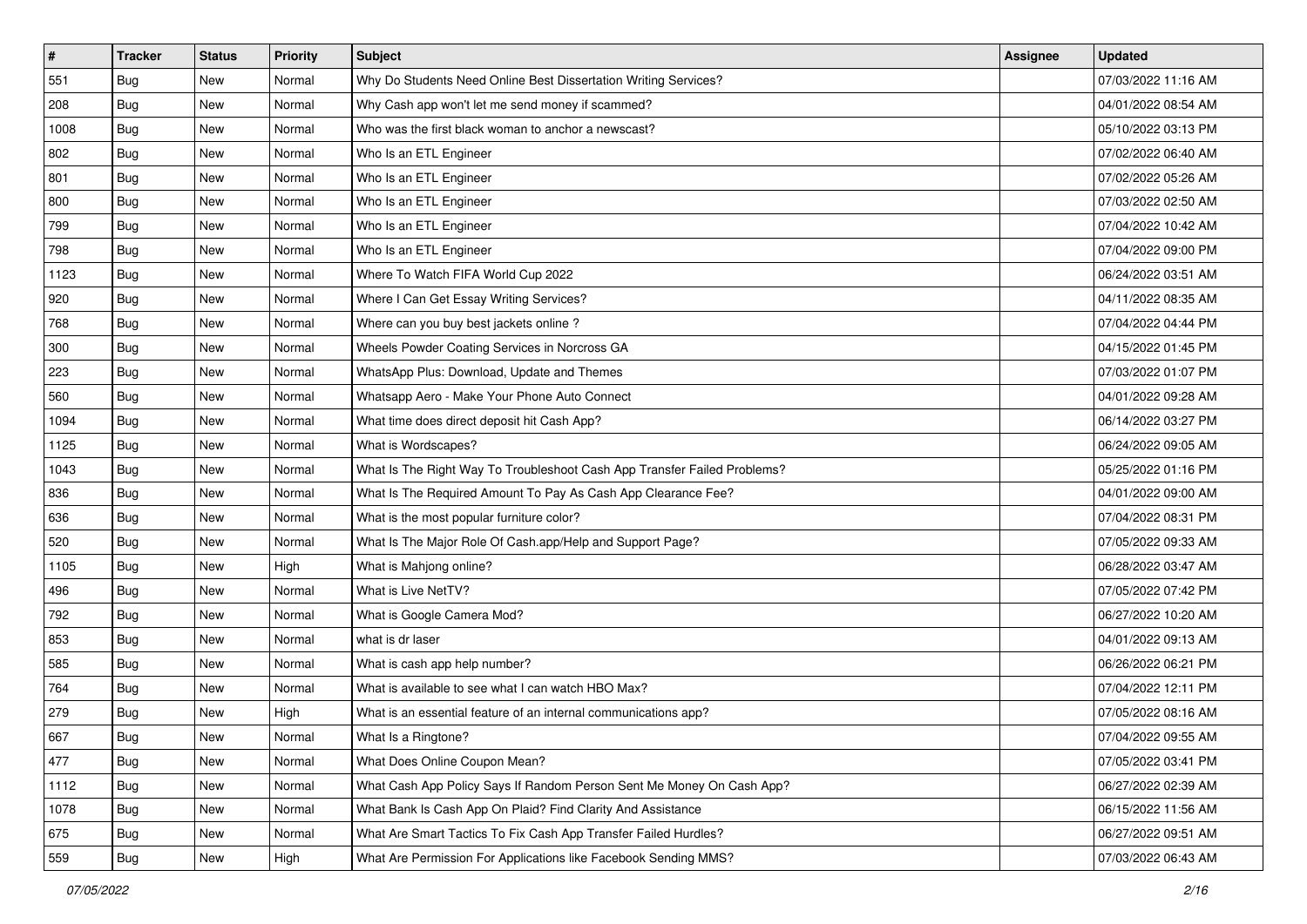| $\sharp$ | <b>Tracker</b> | <b>Status</b> | <b>Priority</b> | Subject                                                      | Assignee | <b>Updated</b>      |
|----------|----------------|---------------|-----------------|--------------------------------------------------------------|----------|---------------------|
| 857      | <b>Bug</b>     | New           | Normal          | Welcome to the world of classic retro games                  |          | 04/01/2022 09:13 AM |
| 686      | <b>Bug</b>     | <b>New</b>    | Normal          | Welcome To The Most Demandable Mahipalpur Escorts Agency     |          | 07/05/2022 02:18 AM |
| 548      | Bug            | New           | Normal          | Web N Logo Design                                            |          | 06/28/2022 08:24 AM |
| 542      | <b>Bug</b>     | <b>New</b>    | Normal          | Web N Logo Design                                            |          | 07/05/2022 12:19 AM |
| 260      | Bug            | <b>New</b>    | Normal          | Web Design Services Near Me                                  |          | 07/03/2022 07:23 AM |
| 555      | <b>Bug</b>     | <b>New</b>    | Normal          | web design development in hyderabad                          |          | 07/04/2022 07:09 AM |
| 658      | Bug            | <b>New</b>    | Normal          | Watermelon Nutrition Facts And Health Benefits               |          | 07/05/2022 12:28 PM |
| 314      | Bug            | New           | Normal          | Water Extraction Services in Virginia Beach VA               |          | 04/01/2022 07:25 AM |
| 313      | <b>Bug</b>     | <b>New</b>    | Normal          | Water Extraction Services in Virginia Beach VA               |          | 07/04/2022 04:06 AM |
| 331      | Bug            | <b>New</b>    | Normal          | Water Extraction Services in Norfolk VA                      |          | 07/04/2022 10:34 PM |
| 346      | <b>Bug</b>     | New           | Normal          | Water Extraction Services in Chesapeake VA                   |          | 04/01/2022 07:15 AM |
| 974      | Bug            | New           | Normal          | Watch NCAA Football Live Streaming Free                      |          | 06/26/2022 05:33 PM |
| 969      | Bug            | New           | Normal          | Watch NCAA Football Live Match Free                          |          | 06/28/2022 01:31 PM |
| 584      | Bug            | New           | Normal          | Want the cash app customer service number to check balance?  |          | 07/02/2022 07:36 PM |
| 1036     | Bug            | <b>New</b>    | Normal          | <b>VPS Material</b>                                          |          | 05/18/2022 09:34 PM |
| 981      | Bug            | New           | Normal          | VidMate Mod APK                                              |          | 06/28/2022 11:24 AM |
| 620      | <b>Bug</b>     | <b>New</b>    | Normal          | Viagra Meds: Fastest & Quick Delivery On Your Doorstep - USA |          | 07/05/2022 01:45 AM |
| 607      | Bug            | <b>New</b>    | Normal          | Vex 5                                                        |          | 06/27/2022 11:24 PM |
| 292      | <b>Bug</b>     | New           | Normal          | Venmo to Cash App Transfer Of Money- Explore Here            |          | 07/05/2022 03:07 PM |
| 1001     | Bug            | <b>New</b>    | Normal          | Venmo Keep Saying Error?                                     |          | 06/27/2022 02:20 AM |
| 301      | Bug            | New           | Normal          | Vehicle Electronics Services in Norcross GA                  |          | 04/01/2022 07:18 AM |
| 125      | <b>Bug</b>     | <b>New</b>    | Normal          | vbvnm                                                        |          | 04/01/2022 07:55 AM |
| 624      | Bug            | <b>New</b>    | Normal          | Use go with the Driving Directions for your go               |          | 07/03/2022 10:13 AM |
| 464      | Bug            | New           | Normal          | Upholstery Cleaning Westchester MA                           |          | 07/05/2022 08:38 PM |
| 440      | Bug            | <b>New</b>    | Normal          | Upholstery Cleaning Watertown MA                             |          | 04/01/2022 07:49 AM |
| 415      | <b>Bug</b>     | New           | Normal          | Upholstery Cleaning Somerville MA                            |          | 04/01/2022 07:48 AM |
| 324      | <b>Bug</b>     | <b>New</b>    | Normal          | Upholstery Cleaning Services in Virginia Beach VA            |          | 04/01/2022 07:26 AM |
| 339      | <b>Bug</b>     | New           | Normal          | Upholstery Cleaning Services in Norfolk VA                   |          | 06/17/2022 04:36 AM |
| 355      | Bug            | New           | Normal          | Upholstery Cleaning Services in Chesapeake VA                |          | 04/01/2022 07:14 AM |
| 448      | Bug            | New           | Normal          | Upholstery Cleaning Quincy MA                                |          | 04/01/2022 07:48 AM |
| 432      | <b>Bug</b>     | New           | Normal          | Upholstery Cleaning Newton MA                                |          | 04/01/2022 07:50 AM |
| 456      | <b>Bug</b>     | New           | Normal          | Upholstery Cleaning Medford MA                               |          | 04/01/2022 07:28 AM |
| 423      | <b>Bug</b>     | New           | Normal          | Upholstery Cleaning Brookline MA                             |          | 04/01/2022 07:46 AM |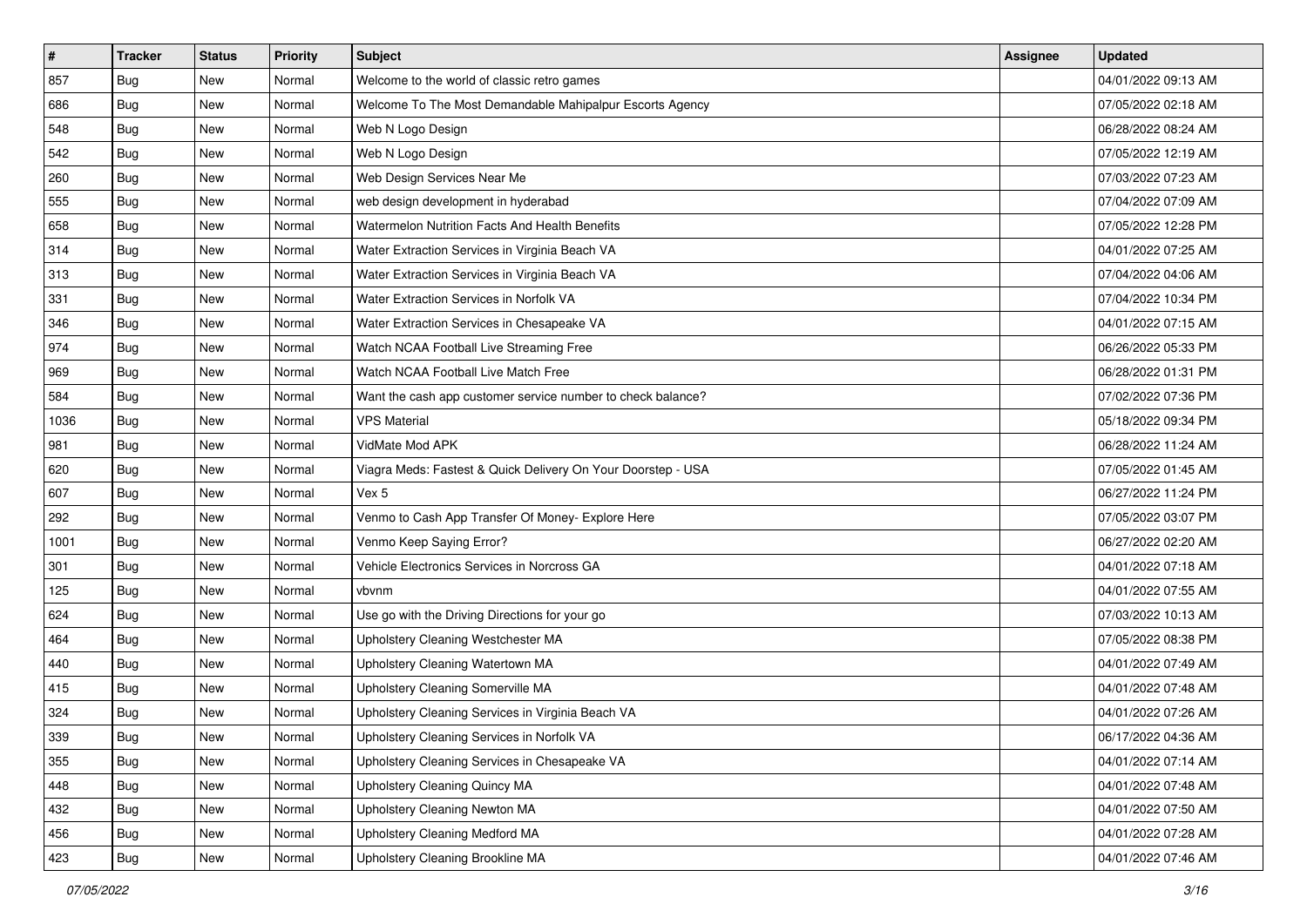| $\sharp$ | <b>Tracker</b> | <b>Status</b> | <b>Priority</b> | <b>Subject</b>                                                                                          | Assignee | <b>Updated</b>      |
|----------|----------------|---------------|-----------------|---------------------------------------------------------------------------------------------------------|----------|---------------------|
| 407      | <b>Bug</b>     | New           | Normal          | Upholstery Cleaning Boston MA                                                                           |          | 04/01/2022 07:47 AM |
| 472      | Bug            | New           | Normal          | Upholstery Cleaning Arlington MA                                                                        |          | 04/01/2022 07:31 AM |
| 490      | Bug            | New           | Normal          | Unlock cash app account by getting quick solutions from the technical executives                        |          | 07/04/2022 07:00 PM |
| 598      | <b>Bug</b>     | <b>New</b>    | Normal          | Universo s / f Download                                                                                 |          | 07/05/2022 04:13 AM |
| 597      | <b>Bug</b>     | <b>New</b>    | Normal          | Universo s / f Download                                                                                 |          | 06/29/2022 08:19 PM |
| 772      | <b>Bug</b>     | New           | Normal          | united airlines baggage policy                                                                          |          | 07/04/2022 12:27 AM |
| 771      | <b>Bug</b>     | <b>New</b>    | Normal          | united airlines baggage policy                                                                          |          | 07/05/2022 09:19 AM |
| 563      | Bug            | New           | Normal          | Understanding the Difference Between Free and Paid Mod Apks                                             |          | 07/04/2022 07:50 PM |
| 484      | <b>Bug</b>     | New           | Normal          | UK best essay writing service                                                                           |          | 07/05/2022 08:08 AM |
| 483      | <b>Bug</b>     | <b>New</b>    | Normal          | UK best essay writing service                                                                           |          | 07/05/2022 05:11 AM |
| 200      | <b>Bug</b>     | New           | Normal          | uiopi[o                                                                                                 |          | 07/04/2022 03:44 AM |
| 168      | Bug            | New           | Normal          | UFC 256 Live Stream Online                                                                              |          | 07/05/2022 08:25 PM |
| 113      | Bug            | <b>New</b>    | Normal          | ufc 254 live                                                                                            |          | 07/03/2022 07:18 PM |
| 495      | <b>Bug</b>     | New           | Normal          | Twitch Clip Downloader Download Twitch Clips Online 2021                                                |          | 07/05/2022 10:12 AM |
| 661      | <b>Bug</b>     | <b>New</b>    | Normal          | Turbo VPN MOD APK Download                                                                              |          | 07/05/2022 11:24 AM |
| 1084     | Bug            | New           | Normal          | <b>Trippie Redd</b>                                                                                     |          | 06/11/2022 09:05 AM |
| 131      | <b>Bug</b>     | <b>New</b>    | Normal          | triokids                                                                                                |          | 04/01/2022 07:54 AM |
| 178      | Bug            | <b>New</b>    | Normal          | transparent lace wigs                                                                                   |          | 07/02/2022 11:48 PM |
| 514      | <b>Bug</b>     | New           | Normal          | Trans-Caribbean                                                                                         |          | 07/05/2022 01:45 PM |
| 1144     | Bug            | <b>New</b>    | Normal          | <b>Tour Packages</b>                                                                                    |          | 07/05/2022 07:55 AM |
| 909      | Bug            | New           | Normal          | Toca Life World APK                                                                                     |          | 04/06/2022 04:52 AM |
| 908      | <b>Bug</b>     | New           | Normal          | Toca Life World APK                                                                                     |          | 04/06/2022 03:18 AM |
| 844      | Bug            | <b>New</b>    | Normal          | To know Chime Routing Number call on the helpline number                                                |          | 04/01/2022 08:58 AM |
| 1114     | <b>Bug</b>     | New           | Normal          | To control the car, all you must do is click to go left or right and release the button to go straight. |          | 07/05/2022 09:01 AM |
| 712      | Bug            | New           | Normal          | Tips and Tricks                                                                                         |          | 07/04/2022 07:57 PM |
| 321      | <b>Bug</b>     | <b>New</b>    | Normal          | Tile & Grout Cleaning Services in Virginia Beach VA                                                     |          | 07/03/2022 08:08 AM |
| 336      | <b>Bug</b>     | New           | Normal          | Tile & Grout Cleaning Services in Norfolk VA                                                            |          | 07/04/2022 08:59 PM |
| 352      | <b>Bug</b>     | New           | Normal          | Tile & Grout Cleaning Services in Chesapeake VA                                                         |          | 07/03/2022 04:58 AM |
| 945      | Bug            | New           | Normal          | TikTok 18 Mod Apk For Your Android                                                                      |          | 04/13/2022 09:32 AM |
| 529      | <b>Bug</b>     | New           | Normal          | Thop TV APK - Free Download for Android                                                                 |          | 07/05/2022 05:47 AM |
| 642      | Bug            | New           | Normal          | thong tin thoi tiet ngay hom nay                                                                        |          | 07/04/2022 12:09 AM |
| 645      | <b>Bug</b>     | New           | Normal          | thong tin chinh xac nhat hom nay                                                                        |          | 07/05/2022 06:06 AM |
| 639      | <b>Bug</b>     | New           | Normal          | thong tin chinh xac                                                                                     |          | 07/04/2022 03:54 AM |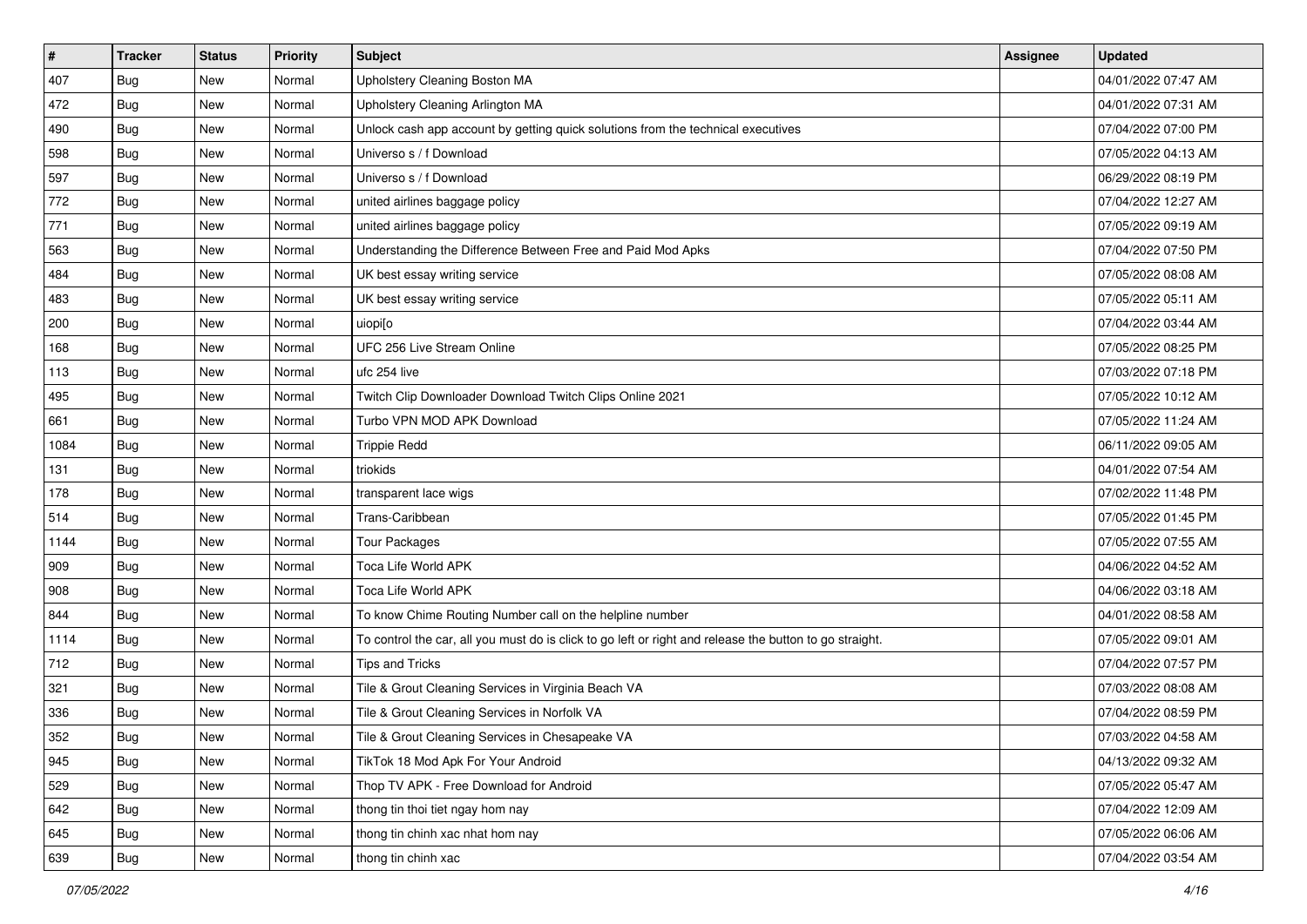| $\vert$ # | <b>Tracker</b> | <b>Status</b> | <b>Priority</b> | <b>Subject</b>                                                                                      | Assignee | <b>Updated</b>      |
|-----------|----------------|---------------|-----------------|-----------------------------------------------------------------------------------------------------|----------|---------------------|
| 743       | <b>Bug</b>     | New           | Normal          | They promote 'pixel art' contests and a 'game jam' related to the work and figure of Carlos Casares |          | 06/28/2022 12:04 PM |
| 1065      | Bug            | New           | Normal          | The top foreign language training game in 2022                                                      |          | 06/07/2022 04:05 AM |
| 891       | Bug            | <b>New</b>    | Normal          | The most interesting game today, have you tried it?                                                 |          | 04/01/2022 09:17 AM |
| 512       | Bug            | New           | Normal          | The Importance Of Using Custom Writing Services                                                     |          | 07/03/2022 06:05 AM |
| 672       | Bug            | <b>New</b>    | Normal          | The easiest way to delete ringtones on iPhone                                                       |          | 07/04/2022 01:22 PM |
| 1033      | Bug            | New           | Normal          | The best slope 2 online games to play right now                                                     |          | 05/17/2022 10:55 AM |
| 1028      | <b>Bug</b>     | <b>New</b>    | Normal          | The Best Free Online Game to Play with Friends                                                      |          | 05/16/2022 05:00 AM |
| 625       | Bug            | <b>New</b>    | Normal          | The best free online driving directions tool                                                        |          | 04/01/2022 09:28 AM |
| 930       | Bug            | New           | Normal          | The best free games online                                                                          |          | 04/12/2022 09:05 AM |
| 932       | <b>Bug</b>     | <b>New</b>    | Normal          | The best epic, long-playing PC games will consume days of your life.                                |          | 05/15/2022 07:44 PM |
| 749       | <b>Bug</b>     | New           | Normal          | The Best Bubble Shooter Game for Android                                                            |          | 06/26/2022 12:12 PM |
| 221       | <b>Bug</b>     | <b>New</b>    | Normal          | The Best APk                                                                                        |          | 04/01/2022 08:49 AM |
| 246       | Bug            | <b>New</b>    | Normal          | The Beast App                                                                                       |          | 07/05/2022 09:33 AM |
| 970       | <b>Bug</b>     | <b>New</b>    | Normal          | The Amount Of Time Does Cash App Direct Deposit Time Take?                                          |          | 07/05/2022 02:33 AM |
| 1040      | Bug            | <b>New</b>    | Normal          | thabet                                                                                              |          | 05/19/2022 08:05 PM |
| 482       | <b>Bug</b>     | New           | Normal          | <b>Text Window</b>                                                                                  |          | 07/05/2022 10:45 AM |
| 961       | <b>Bug</b>     | <b>New</b>    | Normal          | TeaTv is an Android                                                                                 |          | 07/05/2022 12:43 AM |
| 644       | <b>Bug</b>     | <b>New</b>    | Normal          | <b>TeaTV App Review</b>                                                                             |          | 06/27/2022 11:47 AM |
| 664       | <b>Bug</b>     | New           | Normal          | Tea TV Apk Download - The Best Way to Watch Movies Offline                                          |          | 07/03/2022 03:24 PM |
| 691       | <b>Bug</b>     | <b>New</b>    | Normal          | tea garden dublin                                                                                   |          | 04/01/2022 09:31 AM |
| 926       | <b>Bug</b>     | New           | Normal          | tavor 7                                                                                             |          | 06/22/2022 05:08 PM |
| 925       | <b>Bug</b>     | New           | Normal          | tavor 7                                                                                             |          | 06/15/2022 03:45 AM |
| 710       | Bug            | <b>New</b>    | Normal          | Take Necessary Assistance If You Are Unable Activate Cash App Card                                  |          | 07/04/2022 04:59 PM |
| 1120      | <b>Bug</b>     | New           | Normal          | Summary of 5 best coloring apps on phones                                                           |          | 07/05/2022 08:31 AM |
| 1011      | Bug            | <b>New</b>    | Normal          | Summary of 10 best coloring apps on phones                                                          |          | 05/11/2022 10:58 AM |
| 140       | Bug            | <b>New</b>    | Normal          | sugarbalanceusa                                                                                     |          | 07/05/2022 05:29 AM |
| 319       | <b>Bug</b>     | New           | Normal          | Steam Cleaning Services in Virginia Beach VA                                                        |          | 04/01/2022 07:27 AM |
| 334       | <b>Bug</b>     | New           | Normal          | Steam Cleaning Services in Norfolk VA                                                               |          | 04/01/2022 07:25 AM |
| 349       | <b>Bug</b>     | New           | Normal          | Steam Cleaning Services in Chesapeake VA                                                            |          | 04/01/2022 07:14 AM |
| 309       | <b>Bug</b>     | New           | Normal          | Stain Removal Services in Virginia Beach VA                                                         |          | 04/01/2022 07:19 AM |
| 327       | Bug            | New           | Normal          | Stain Removal Services in Norfolk VA                                                                |          | 04/01/2022 07:26 AM |
| 342       | Bug            | New           | Normal          | Stain Removal Services in Chesapeake VA                                                             |          | 04/01/2022 07:22 AM |
| 312       | <b>Bug</b>     | New           | Normal          | Stain Protection Services in Virginia Beach VA                                                      |          | 07/05/2022 07:34 PM |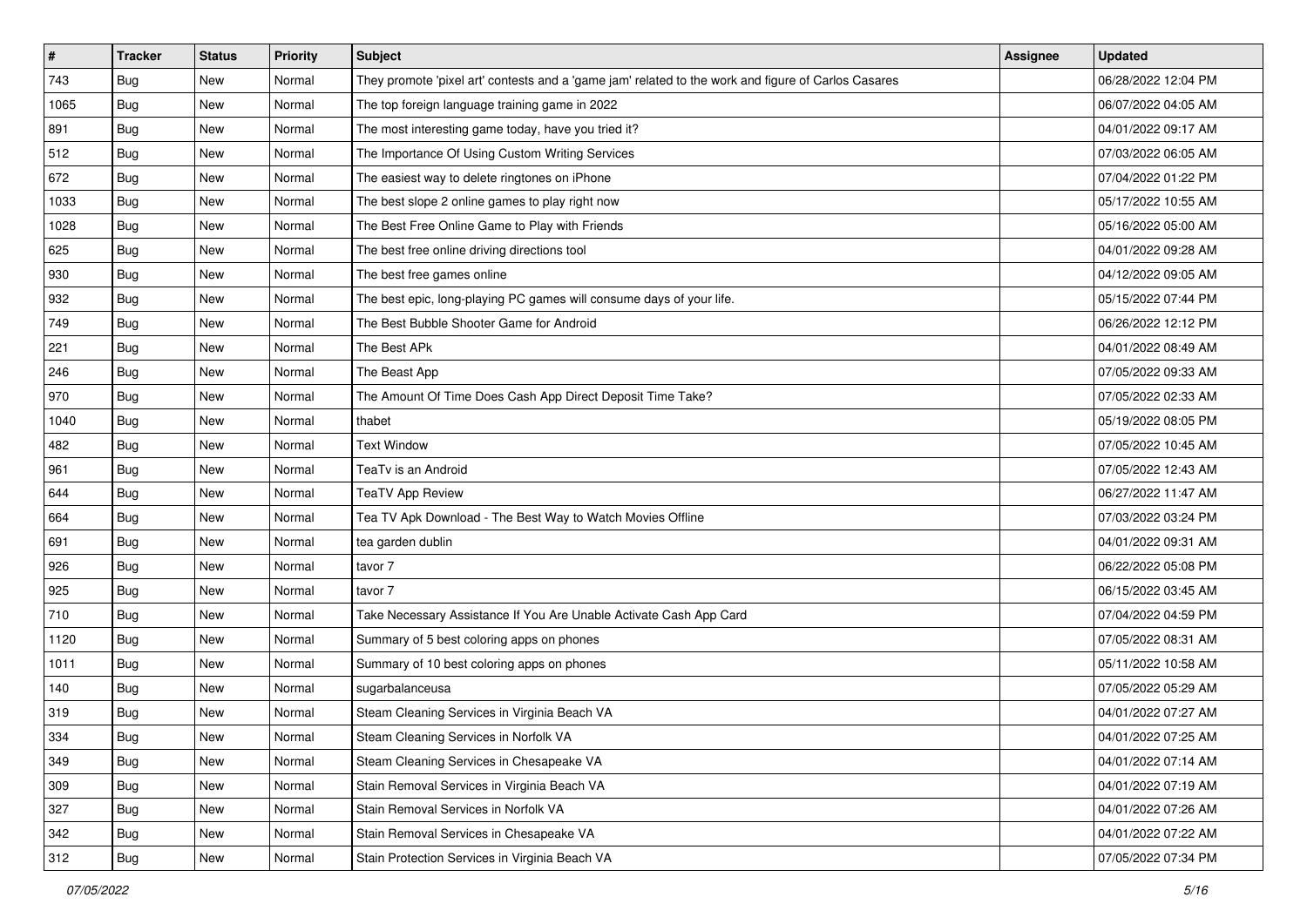| $\sharp$ | <b>Tracker</b> | <b>Status</b> | <b>Priority</b> | Subject                                                             | Assignee | <b>Updated</b>      |
|----------|----------------|---------------|-----------------|---------------------------------------------------------------------|----------|---------------------|
| 330      | <b>Bug</b>     | New           | Normal          | Stain Protection Services in Norfolk VA                             |          | 04/01/2022 07:26 AM |
| 345      | Bug            | <b>New</b>    | Normal          | Stain Protection Services in Chesapeake VA                          |          | 07/05/2022 03:13 AM |
| 773      | Bug            | New           | Normal          | Spades - Play online free                                           |          | 07/02/2022 08:02 AM |
| 526      | <b>Bug</b>     | <b>New</b>    | Normal          | Soundcloud to mp3 converter - Download Soundcloud songs             |          | 07/02/2022 10:23 PM |
| 869      | Bug            | <b>New</b>    | Normal          | Sonnerie Post Malone 2022                                           |          | 04/13/2022 11:05 AM |
| 222      | <b>Bug</b>     | <b>New</b>    | Normal          | Social Profile links                                                |          | 07/04/2022 01:09 PM |
| 1143     | Bug            | <b>New</b>    | Normal          | Soap2day                                                            |          | 07/04/2022 11:04 AM |
| 1048     | <b>Bug</b>     | New           | Normal          | So zeigen Sie ein Instagram-Profilbild an und vergrößern es         |          | 05/25/2022 06:56 AM |
| 992      | <b>Bug</b>     | <b>New</b>    | Normal          | So vergrößern Sie Ihr Instagram-Profilbild                          |          | 06/26/2022 11:29 PM |
| 576      | Bug            | <b>New</b>    | Normal          | So laden Sie ein Instagram-Bild herunter                            |          | 06/30/2022 06:17 PM |
| 1018     | Bug            | New           | Normal          | So erhalten Sie ein kostenloses Hörbuch                             |          | 07/04/2022 03:37 AM |
| 136      | <b>Bug</b>     | New           | Normal          | snappow                                                             |          | 06/29/2022 10:52 PM |
| 809      | Bug            | New           | Normal          | Smash Karts - immerse yourself in the exciting race                 |          | 07/04/2022 07:42 PM |
| 1108     | <b>Bug</b>     | New           | Normal          | Six Guns Mod Apk Answers Your Questions                             |          | 07/05/2022 03:27 AM |
| 808      | <b>Bug</b>     | <b>New</b>    | Normal          | Sinnvolle Guten-Morgen-Grüße                                        |          | 07/03/2022 07:27 PM |
| 567      | Bug            | New           | Normal          | Singapore assignment help                                           |          | 07/05/2022 02:47 PM |
| 898      | <b>Bug</b>     | <b>New</b>    | Normal          | Shadow Fight 2 Mod APK                                              |          | 04/02/2022 09:17 AM |
| 652      | Bug            | <b>New</b>    | Normal          | Sesame Health Benefits                                              |          | 07/03/2022 12:28 PM |
| 197      | <b>Bug</b>     | New           | Normal          | SBL JABORANDI PLUS HAIR OIL - COMPLETE SCALP CARE (100ML)           |          | 07/05/2022 03:47 PM |
| 199      | Bug            | <b>New</b>    | Normal          | SBL CLEARSTONE DROPS (30ML)                                         |          | 04/01/2022 08:23 AM |
| 252      | <b>Bug</b>     | New           | Normal          | Samsung U600 - Is Essential Business And Personal Phone             |          | 04/04/2022 04:45 AM |
| 791      | <b>Bug</b>     | <b>New</b>    | Normal          | Samsnung TV Plus is not working                                     |          | 04/01/2022 09:03 AM |
| 651      | Bug            | <b>New</b>    | Normal          | Salmon Health Benefits                                              |          | 07/05/2022 12:09 PM |
| 638      | Bug            | New           | Normal          | Run 3 game                                                          |          | 07/04/2022 09:49 PM |
| 322      | Bug            | New           | Normal          | Rug Cleaning Services in Virginia Beach VA                          |          | 04/01/2022 07:26 AM |
| 337      | <b>Bug</b>     | New           | Normal          | Rug Cleaning Services in Norfolk VA                                 |          | 04/01/2022 07:23 AM |
| 353      | <b>Bug</b>     | New           | Normal          | Rug Cleaning Services in Chesapeake VA                              |          | 04/01/2022 07:14 AM |
| 160      | <b>Bug</b>     | New           | Normal          | rtyuiv wbhyu                                                        |          | 04/01/2022 07:56 AM |
| 261      | <b>Bug</b>     | New           | Normal          | Ringtone Downloads - Easy Ways Come Up With Your Own Ringtones      |          | 07/05/2022 12:41 PM |
| 595      | Bug            | New           | Normal          | RFM Online - une révolution dans la gestion de l'identité numérique |          | 07/04/2022 08:30 AM |
| 250      | <b>Bug</b>     | New           | Normal          | Reviews of phone ringtones                                          |          | 07/05/2022 06:21 PM |
| 804      | <b>Bug</b>     | New           | Normal          | Review                                                              |          | 07/03/2022 10:51 PM |
| 471      | Bug            | New           | Normal          | Residential Floor Cleaning Westchester MA                           |          | 07/02/2022 08:00 AM |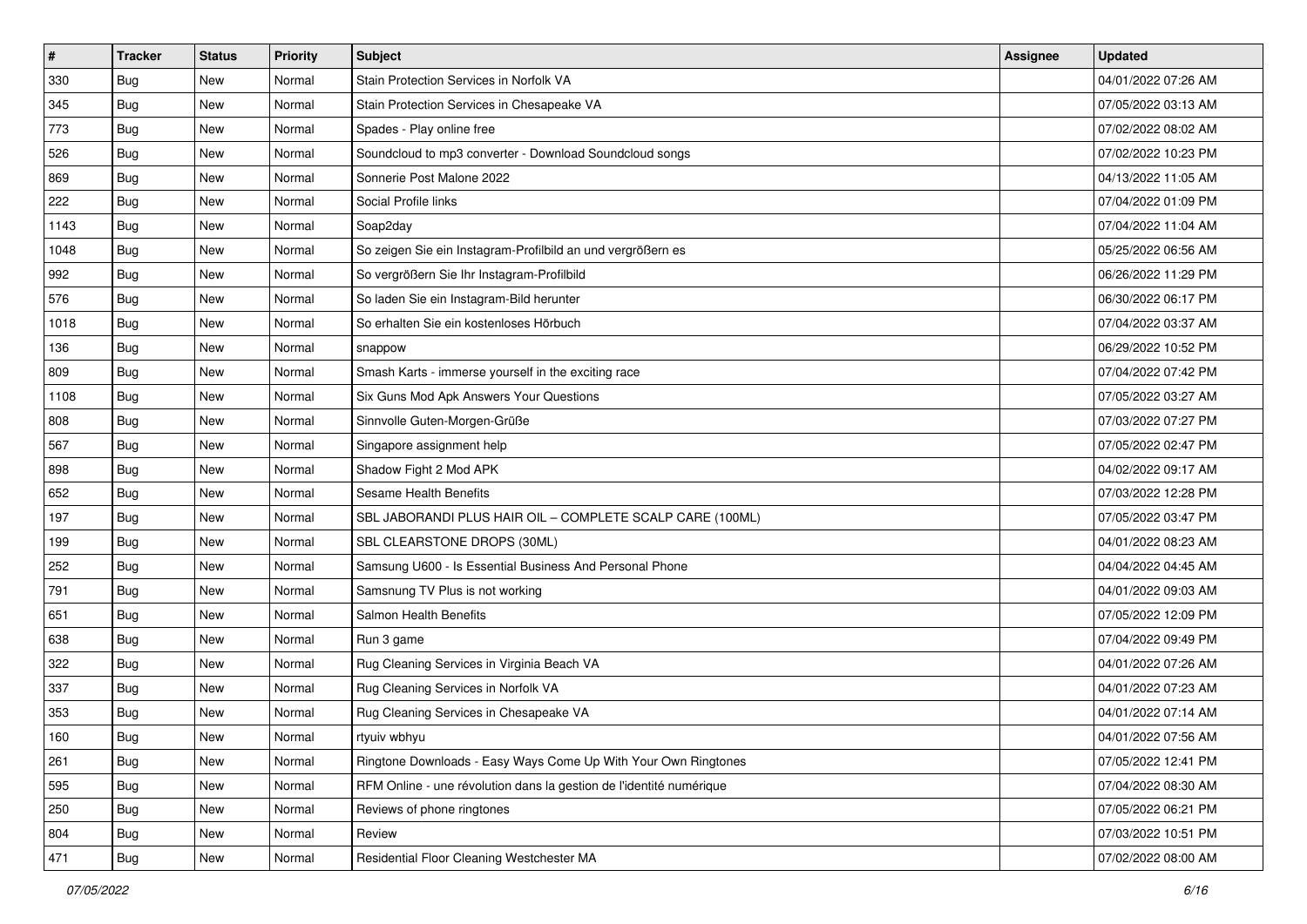| $\sharp$ | <b>Tracker</b> | <b>Status</b> | <b>Priority</b> | <b>Subject</b>                                                              | Assignee | <b>Updated</b>      |
|----------|----------------|---------------|-----------------|-----------------------------------------------------------------------------|----------|---------------------|
| 447      | <b>Bug</b>     | New           | Normal          | Residential Floor Cleaning Watertown MA                                     |          | 04/01/2022 07:49 AM |
| 422      | <b>Bug</b>     | <b>New</b>    | Normal          | Residential Floor Cleaning Somerville MA                                    |          | 04/01/2022 07:46 AM |
| 455      | Bug            | New           | Normal          | Residential Floor Cleaning Quincy MA                                        |          | 04/01/2022 07:38 AM |
| 439      | <b>Bug</b>     | New           | Normal          | Residential Floor Cleaning Newton MA                                        |          | 04/01/2022 07:49 AM |
| 463      | Bug            | <b>New</b>    | Normal          | Residential Floor Cleaning Medford MA                                       |          | 04/01/2022 07:32 AM |
| 431      | <b>Bug</b>     | New           | Normal          | Residential Floor Cleaning Brookline MA                                     |          | 04/01/2022 07:50 AM |
| 414      | Bug            | New           | Normal          | Residential Floor Cleaning Boston MA                                        |          | 04/01/2022 07:46 AM |
| 1082     | Bug            | New           | Normal          | Reset chime bank password without phone number                              |          | 06/15/2022 11:56 AM |
| 139      | <b>Bug</b>     | New           | Normal          | relseo                                                                      |          | 07/05/2022 09:42 AM |
| 1132     | Bug            | <b>New</b>    | Normal          | Registration process on Huobi                                               |          | 06/30/2022 05:10 AM |
| 695      | <b>Bug</b>     | New           | Normal          | Refer Listas IPTV Apk                                                       |          | 07/04/2022 02:19 AM |
| 875      | <b>Bug</b>     | New           | Normal          | Red ball game                                                               |          | 04/01/2022 09:15 AM |
| 704      | <b>Bug</b>     | New           | Normal          | Reach support team of Chime Customer Service for instant help               |          | 07/05/2022 02:23 AM |
| 917      | <b>Bug</b>     | New           | Normal          | Random Person Sent Me Money on Cash App-find solution?                      |          | 04/09/2022 12:32 PM |
| 549      | Bug            | <b>New</b>    | Normal          | Radio Luisteren                                                             |          | 07/02/2022 01:24 AM |
| 1096     | Bug            | New           | Normal          | Race and experience new life.                                               |          | 06/26/2022 06:07 PM |
| 488      | <b>Bug</b>     | New           | Normal          | Quick solution to solve cash app dispute by the technical team              |          | 07/05/2022 05:04 PM |
| 1023     | Bug            | New           | Normal          | Questions That Are Typically Asked About Trap The Cat                       |          | 05/14/2022 03:51 AM |
| 244      | Bug            | New           | Normal          | Quels sont les avantages des stations de radio en ligne.                    |          | 07/05/2022 03:25 PM |
| 715      | <b>Bug</b>     | New           | Normal          | Puppy Playtime Descargar gratis                                             |          | 07/02/2022 05:29 PM |
| 850      | <b>Bug</b>     | New           | Normal          | Puppy Playtime APK Android                                                  |          | 04/01/2022 09:14 AM |
| 517      | <b>Bug</b>     | <b>New</b>    | Normal          | Proficient tips to take help of cash app support professionals:             |          | 07/05/2022 03:18 PM |
| 1137     | Bug            | <b>New</b>    | Normal          | Professional report                                                         |          | 07/01/2022 05:19 PM |
| 211      | Bug            | New           | Normal          | Problem in Cash App rebate? Call Cash App customer service number for help. |          | 07/05/2022 02:49 PM |
| 1113     | Bug            | New           | Normal          | Press the button to control your car                                        |          | 06/20/2022 12:09 PM |
| 603      | <b>Bug</b>     | New           | Normal          | Premiere gratuito da lista de IPTV                                          |          | 07/04/2022 01:09 AM |
| 218      | <b>Bug</b>     | New           | Normal          | Popular Educational trends                                                  |          | 07/04/2022 10:31 PM |
| 872      | <b>Bug</b>     | New           | Normal          | Poppy Playtime Horror Game Free                                             |          | 04/01/2022 09:11 AM |
| 830      | Bug            | New           | Normal          | Poppy Playtime APK                                                          |          | 06/27/2022 10:31 PM |
| 766      | <b>Bug</b>     | New           | Normal          | Pobreflix Mod APK Review                                                    |          | 07/04/2022 09:29 PM |
| 600      | Bug            | New           | Normal          | Play Store Pro                                                              |          | 07/03/2022 12:51 AM |
| 816      | Bug            | New           | Normal          | Play Scribble io fun with everyone                                          |          | 07/02/2022 10:43 AM |
| 640      | <b>Bug</b>     | New           | Normal          | play game with me                                                           |          | 07/03/2022 03:41 PM |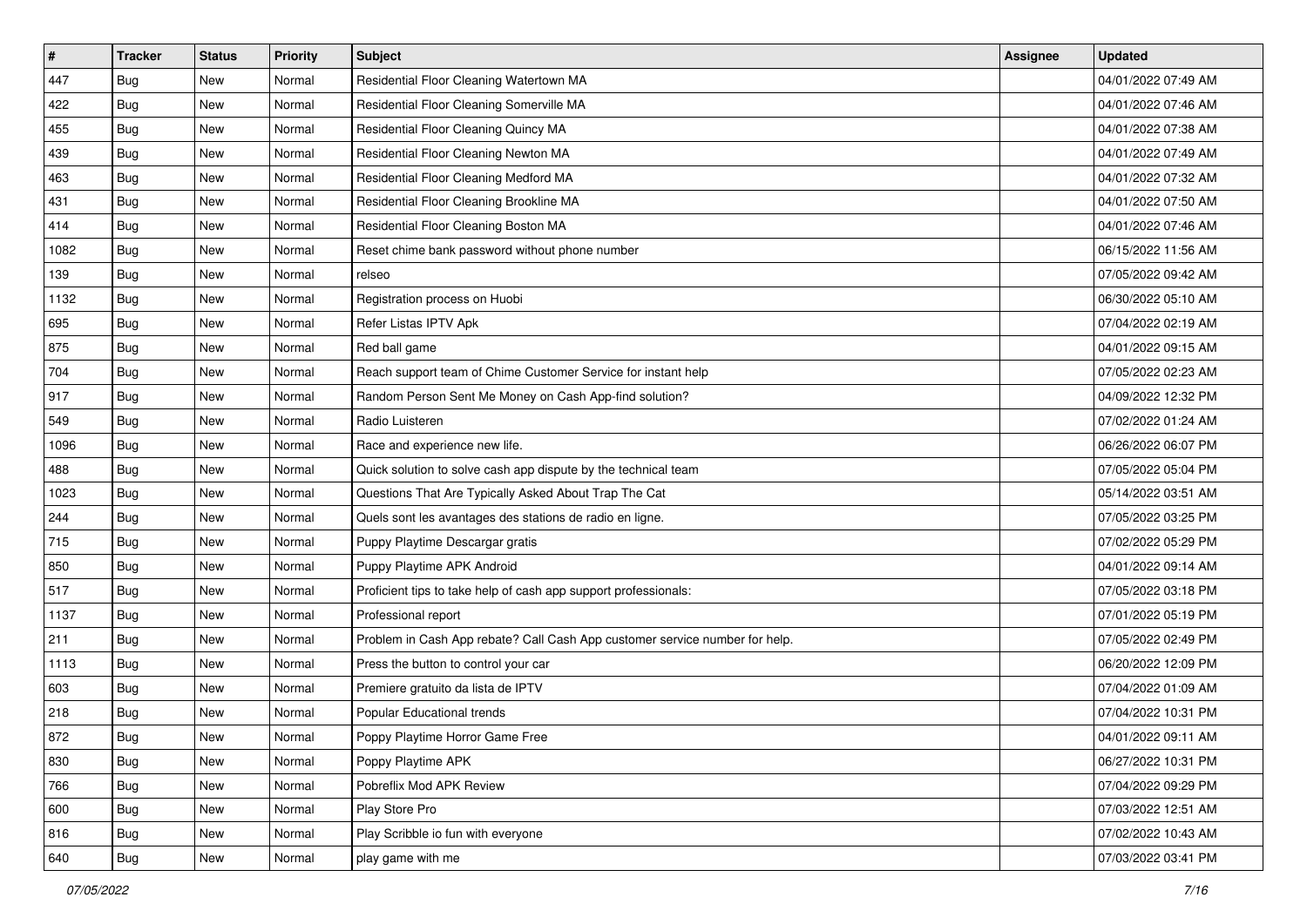| $\pmb{\#}$ | <b>Tracker</b> | <b>Status</b> | <b>Priority</b> | Subject                                                           | Assignee | <b>Updated</b>      |
|------------|----------------|---------------|-----------------|-------------------------------------------------------------------|----------|---------------------|
| 556        | Bug            | New           | Normal          | Play Game Mod Apk With Your Friends                               |          | 07/05/2022 11:45 AM |
| 752        | Bug            | New           | Normal          | Plagerism checker                                                 |          | 06/26/2022 06:33 PM |
| 744        | <b>Bug</b>     | New           | Normal          | <b>Pixel Survive</b>                                              |          | 06/28/2022 05:13 AM |
| 975        | <b>Bug</b>     | New           | Normal          | Payback 2 Mod APK                                                 |          | 05/05/2022 10:56 AM |
| 1090       | <b>Bug</b>     | New           | Normal          | Pay Someone To Do My Assignment                                   |          | 06/11/2022 03:15 PM |
| 1089       | Bug            | New           | Normal          | Pay Someone To Do My Assignment                                   |          | 06/15/2022 04:44 AM |
| 817        | Bug            | New           | Normal          | Pacman 30th Anniversary                                           |          | 07/03/2022 11:23 PM |
| 280        | <b>Bug</b>     | New           | Normal          | Pacific Web Design                                                |          | 07/04/2022 05:52 PM |
| 138        | <b>Bug</b>     | New           | Normal          | own-sweethome                                                     |          | 07/03/2022 11:26 PM |
| 662        | <b>Bug</b>     | New           | Normal          | Oreo TV Download - The Easiest Way to Watch Live TV               |          | 07/05/2022 12:10 PM |
| 643        | <b>Bug</b>     | New           | Normal          | Oreo TV Apk Download                                              |          | 07/02/2022 12:05 PM |
| 753        | <b>Bug</b>     | New           | Normal          | onlineessaygrader                                                 |          | 06/28/2022 05:55 AM |
| 619        | Bug            | New           | Normal          | Online Trusted Medicine Store in US for Health - Genericmedsupply |          | 07/05/2022 05:11 AM |
| 609        | <b>Bug</b>     | New           | High            | Online Trusted Medicine Store in US for Health - Genericmedsupply |          | 07/05/2022 06:05 PM |
| 856        | <b>Bug</b>     | New           | Normal          | Online Classes Assistance Help For Student                        |          | 04/01/2022 09:13 AM |
| 855        | <b>Bug</b>     | New           | Normal          | Online Classes Assistance Help For Student                        |          | 04/01/2022 09:13 AM |
| 659        | <b>Bug</b>     | New           | Normal          | Olive Oil Properties And Health Benefits                          |          | 07/04/2022 06:06 PM |
| 364        | Bug            | <b>New</b>    | Normal          | Office Moving Services in Washington DC                           |          | 04/01/2022 07:13 AM |
| 388        | <b>Bug</b>     | New           | Normal          | Office Moving Services in Sterling VA                             |          | 04/01/2022 07:16 AM |
| 400        | <b>Bug</b>     | New           | Normal          | Office Moving Services in Potomac MD                              |          | 07/05/2022 09:18 AM |
| 382        | <b>Bug</b>     | New           | Normal          | Office Moving Services in McLean VA                               |          | 04/01/2022 07:17 AM |
| 406        | <b>Bug</b>     | New           | Normal          | Office Moving Services in Gaithersburg MD                         |          | 04/01/2022 07:47 AM |
| 376        | Bug            | New           | Normal          | Office Moving Services in Fairfax VA                              |          | 04/01/2022 07:17 AM |
| 358        | <b>Bug</b>     | New           | Normal          | Office Moving Services in Baltimore MD                            |          | 04/01/2022 07:13 AM |
| 370        | Bug            | New           | Normal          | Office Moving Services in Arlington County VA                     |          | 04/01/2022 07:16 AM |
| 394        | Bug            | New           | Normal          | Office Moving Services in Annapolis MD                            |          | 04/01/2022 07:15 AM |
| 311        | <b>Bug</b>     | New           | Normal          | Odor Removal Services in Virginia Beach VA                        |          | 04/01/2022 07:19 AM |
| 329        | Bug            | New           | Normal          | Odor Removal Services in Norfolk VA                               |          | 04/01/2022 07:22 AM |
| 344        | <b>Bug</b>     | New           | Normal          | Odor Removal Services in Chesapeake VA                            |          | 07/04/2022 02:02 AM |
| 777        | Bug            | New           | Normal          | Obtain driving instructions using Google Maps.                    |          | 07/05/2022 04:55 AM |
| 183        | Bug            | <b>New</b>    | Normal          | Nursing Assignment Help Online                                    |          | 07/05/2022 07:07 PM |
| 1005       | <b>Bug</b>     | New           | High            | Nursing Assignment Help in UK                                     |          | 05/13/2022 05:33 PM |
| 828        | <b>Bug</b>     | New           | Normal          | Nursery management                                                |          | 06/28/2022 12:10 PM |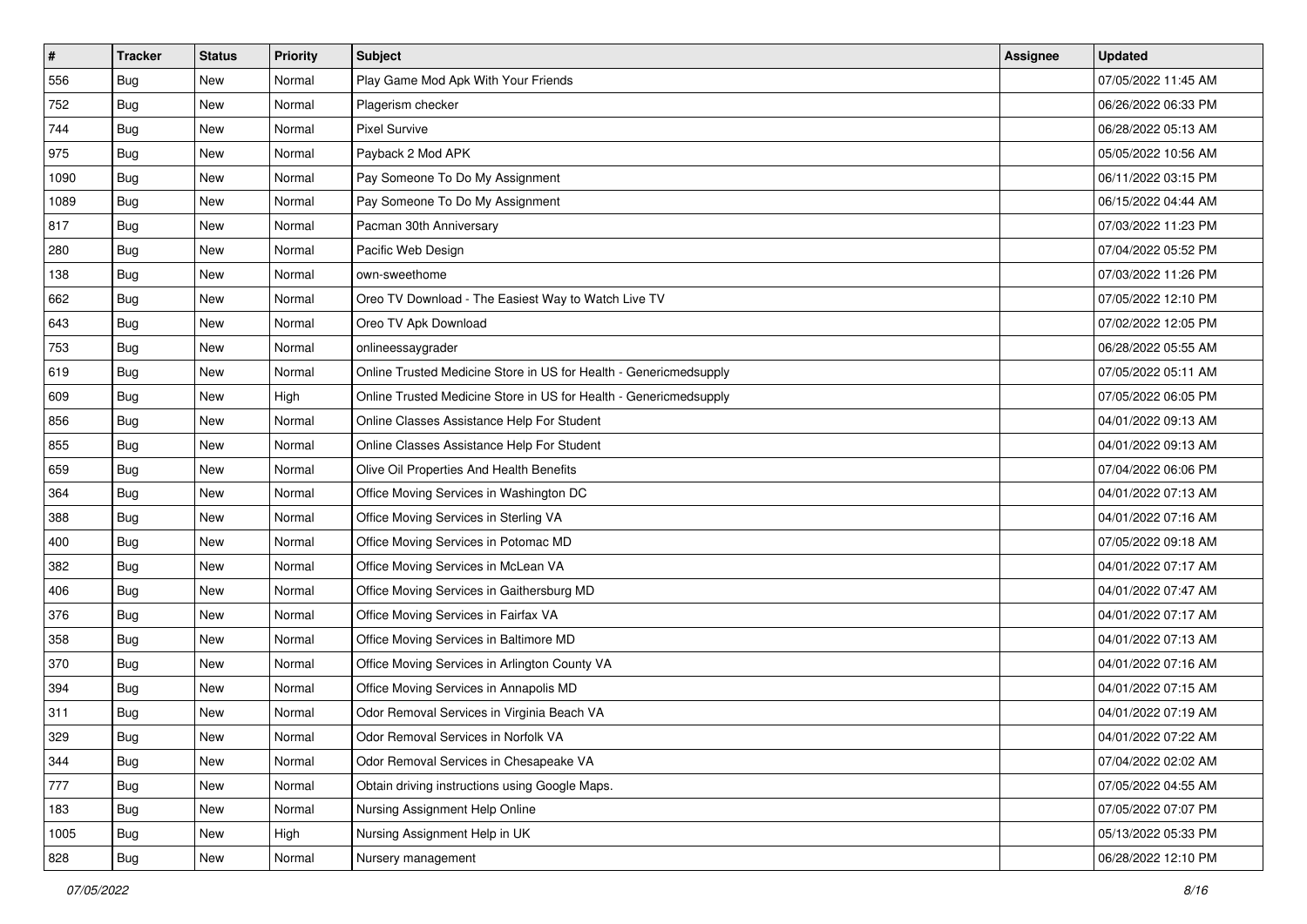| #    | <b>Tracker</b> | <b>Status</b> | <b>Priority</b> | <b>Subject</b>                                                                         | <b>Assignee</b> | <b>Updated</b>      |
|------|----------------|---------------|-----------------|----------------------------------------------------------------------------------------|-----------------|---------------------|
| 481  | <b>Bug</b>     | New           | Normal          | Nur Online Shop                                                                        |                 | 07/05/2022 11:49 AM |
| 480  | <b>Bug</b>     | New           | Normal          | Nur Online Shop                                                                        |                 | 07/05/2022 03:52 PM |
| 862  | Bug            | New           | Normal          | none                                                                                   |                 | 04/01/2022 09:11 AM |
| 185  | <b>Bug</b>     | New           | Normal          | Non-Plagiarized Research Writing                                                       |                 | 07/04/2022 01:55 AM |
| 821  | Bug            | <b>New</b>    | Normal          | Nicoo - A Review of the Popular Battle Royale Game                                     |                 | 06/28/2022 08:30 AM |
| 115  | <b>Bug</b>     | New           | Normal          | <b>NFL LIVE STREAM</b>                                                                 |                 | 07/05/2022 08:46 AM |
| 1026 | Bug            | New           | Normal          | New Puzzle Game for All Age - Dordle                                                   |                 | 06/25/2022 06:17 PM |
| 209  | Bug            | New           | Normal          | Neglect to access old Cash App account considering message notice issue? Contact help. |                 | 07/05/2022 08:47 PM |
| 583  | Bug            | New           | High            | Need the Cash app customer service phone number?                                       |                 | 07/03/2022 10:09 PM |
| 550  | Bug            | New           | Normal          | Nederland FM - beste manieren om naar internationale radio op internet te luisteren    |                 | 06/29/2022 12:06 AM |
| 234  | <b>Bug</b>     | New           | Normal          | My Personal Experience With the College Writing Services                               |                 | 07/05/2022 02:40 PM |
| 532  | Bug            | New           | Normal          | My Assignment Help                                                                     |                 | 07/05/2022 11:04 AM |
| 790  | Bug            | New           | Normal          | My app                                                                                 |                 | 04/01/2022 09:03 AM |
| 990  | <b>Bug</b>     | New           | Normal          | Mushrooms                                                                              |                 | 06/26/2022 05:41 AM |
| 362  | <b>Bug</b>     | New           | Normal          | Moving Services in Washington DC                                                       |                 | 04/01/2022 07:13 AM |
| 386  | Bug            | New           | Normal          | Moving Services in Sterling VA                                                         |                 | 04/01/2022 07:16 AM |
| 398  | <b>Bug</b>     | New           | Normal          | Moving Services in Potomac MD                                                          |                 | 04/01/2022 07:32 AM |
| 380  | Bug            | New           | Normal          | Moving Services in McLean VA                                                           |                 | 07/05/2022 12:15 PM |
| 404  | Bug            | New           | Normal          | Moving Services in Gaithersburg MD                                                     |                 | 04/01/2022 07:47 AM |
| 374  | <b>Bug</b>     | New           | Normal          | Moving Services in Fairfax VA                                                          |                 | 04/01/2022 07:18 AM |
| 356  | <b>Bug</b>     | New           | Normal          | Moving Services in Baltimore MD                                                        |                 | 04/01/2022 07:13 AM |
| 368  | <b>Bug</b>     | New           | Normal          | Moving Services in Arlington County VA                                                 |                 | 04/01/2022 07:12 AM |
| 392  | Bug            | New           | Normal          | Moving Services in Annapolis MD                                                        |                 | 04/01/2022 07:16 AM |
| 935  | <b>Bug</b>     | New           | Normal          | MovieBox Pro Apk - Watch Movies and TV Shows on Your Android Phone                     |                 | 07/04/2022 03:38 AM |
| 934  | Bug            | New           | Normal          | MovieBox Pro Apk - Watch Movies and TV Shows on Your Android Phone                     |                 | 05/10/2022 11:01 AM |
| 318  | Bug            | New           | Normal          | Mold Removal Services in Virginia Beach VA                                             |                 | 04/01/2022 07:27 AM |
| 333  | <b>Bug</b>     | New           | Normal          | Mold Removal Services in Norfolk VA                                                    |                 | 07/05/2022 01:59 PM |
| 348  | <b>Bug</b>     | New           | Normal          | Mold Removal Services in Chesapeake VA                                                 |                 | 06/28/2022 12:53 AM |
| 248  | Bug            | New           | Normal          | Mobile ringtones and attractiveness ringtones                                          |                 | 07/04/2022 03:59 PM |
| 726  | <b>Bug</b>     | New           | Normal          | Mobile Application Development Services                                                |                 | 06/30/2022 08:49 PM |
| 905  | Bug            | New           | Normal          | MINI MILITIA MOD APK                                                                   |                 | 05/19/2022 01:54 PM |
| 820  | <b>Bug</b>     | New           | Normal          | Metal Slug Apk para Android                                                            |                 | 07/05/2022 10:50 AM |
| 819  | <b>Bug</b>     | New           | Normal          | Metal Slug Apk para Android                                                            |                 | 06/27/2022 09:35 AM |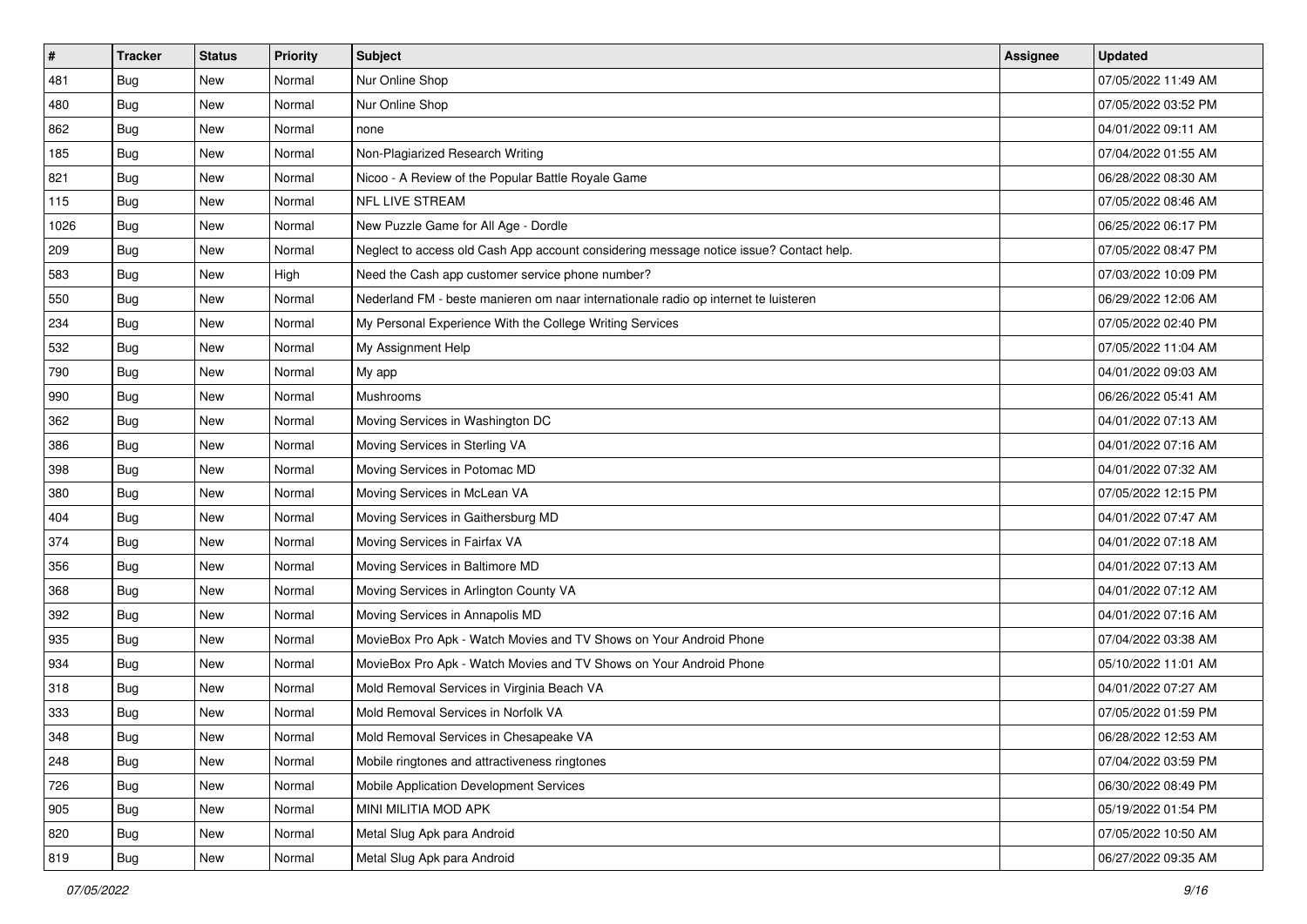| $\sharp$ | <b>Tracker</b> | <b>Status</b> | <b>Priority</b> | Subject                                                                                                                                                  | Assignee | <b>Updated</b>      |
|----------|----------------|---------------|-----------------|----------------------------------------------------------------------------------------------------------------------------------------------------------|----------|---------------------|
| 205      | <b>Bug</b>     | New           | Low             | Mens Designer Glasses                                                                                                                                    |          | 07/05/2022 06:36 PM |
| 988      | Bug            | <b>New</b>    | Normal          | <b>Medicinal Mushrooms</b>                                                                                                                               |          | 06/27/2022 09:33 AM |
| 987      | Bug            | New           | Normal          | <b>Medicinal Mushrooms</b>                                                                                                                               |          | 06/27/2022 07:13 PM |
| 114      | <b>Bug</b>     | <b>New</b>    | Normal          | Medical Research Writing Services                                                                                                                        |          | 07/04/2022 10:30 AM |
| 991      | Bug            | <b>New</b>    | Normal          | <b>MDMA MOLLY</b>                                                                                                                                        |          | 05/03/2022 12:03 AM |
| 310      | Bug            | <b>New</b>    | Normal          | Mattress Cleaning Services in Virginia Beach VA                                                                                                          |          | 06/26/2022 04:33 AM |
| 328      | Bug            | <b>New</b>    | Normal          | Mattress Cleaning Services in Norfolk VA                                                                                                                 |          | 04/01/2022 07:26 AM |
| 343      | <b>Bug</b>     | New           | Normal          | Mattress Cleaning Services in Chesapeake VA                                                                                                              |          | 04/01/2022 07:16 AM |
| 953      | <b>Bug</b>     | <b>New</b>    | Normal          | Manga Dogs - Read Your Favorite Comics on Your Smartphone                                                                                                |          | 06/27/2022 03:53 PM |
| 288      | Bug            | <b>New</b>    | Normal          | Make shopping easier                                                                                                                                     |          | 04/01/2022 07:56 AM |
| 287      | <b>Bug</b>     | New           | Normal          | Make shopping easier                                                                                                                                     |          | 04/01/2022 08:41 AM |
| 870      | Bug            | New           | Normal          | Mahjong Solitaire                                                                                                                                        |          | 04/01/2022 09:12 AM |
| 612      | Bug            | <b>New</b>    | Normal          | Luxury Slingshot Rental                                                                                                                                  |          | 07/04/2022 12:31 AM |
| 1121     | Bug            | New           | Normal          | LustreC do not run                                                                                                                                       |          | 06/22/2022 08:43 AM |
| 825      | Bug            | <b>New</b>    | Normal          | Lucky Patcher Download                                                                                                                                   |          | 07/05/2022 09:19 AM |
| 1111     | Bug            | New           | Normal          | LOLBeans is a fun battle royale game where you race with other players while avoiding obstacles. Reach the end of<br>the course in competitive gameplay! |          | 07/04/2022 12:23 PM |
| 677      | Bug            | New           | Normal          | Logo Design Services Near Me                                                                                                                             |          | 07/05/2022 12:15 AM |
| 365      | Bug            | <b>New</b>    | Normal          | Local Moving Services in Washington DC                                                                                                                   |          | 04/01/2022 07:12 AM |
| 389      | Bug            | <b>New</b>    | Normal          | Local Moving Services in Sterling VA                                                                                                                     |          | 04/01/2022 07:16 AM |
| 401      | Bug            | <b>New</b>    | Normal          | Local Moving Services in Potomac MD                                                                                                                      |          | 04/01/2022 07:48 AM |
| 383      | Bug            | <b>New</b>    | Normal          | Local Moving Services in McLean VA                                                                                                                       |          | 04/01/2022 07:17 AM |
| 377      | Bug            | <b>New</b>    | Normal          | Local Moving Services in Fairfax VA                                                                                                                      |          | 04/01/2022 07:17 AM |
| 359      | <b>Bug</b>     | New           | Normal          | Local Moving Services in Baltimore MD                                                                                                                    |          | 04/01/2022 07:15 AM |
| 371      | <b>Bug</b>     | New           | Normal          | Local Moving Services in Arlington County VA                                                                                                             |          | 04/01/2022 07:13 AM |
| 395      | <b>Bug</b>     | <b>New</b>    | Normal          | Local Moving Services in Annapolis MD                                                                                                                    |          | 04/01/2022 07:15 AM |
| 623      | <b>Bug</b>     | New           | Normal          | Listen to online radio stations for mobile phones                                                                                                        |          | 07/03/2022 09:22 PM |
| 479      | Bug            | New           | Normal          | Limousine Service Bellevue WA                                                                                                                            |          | 07/03/2022 03:10 AM |
| 1098     | <b>Bug</b>     | New           | Normal          | Life of a Fisherman                                                                                                                                      |          | 07/03/2022 10:56 PM |
| 502      | Bug            | New           | Normal          | Les instructions pour définir des sonneries pour iPhone sont simples et faciles à suivre                                                                 |          | 07/05/2022 05:41 AM |
| 1077     | Bug            | New           | Normal          | Les excellentes façons d'utiliser ces images                                                                                                             |          | 07/05/2022 07:34 PM |
| 673      | Bug            | New           | Normal          | Learn the basics of pixel art - Clear grid                                                                                                               |          | 07/01/2022 01:56 PM |
| 562      | <b>Bug</b>     | New           | Normal          | Learn Basic Mahjong Rules                                                                                                                                |          | 07/04/2022 08:22 PM |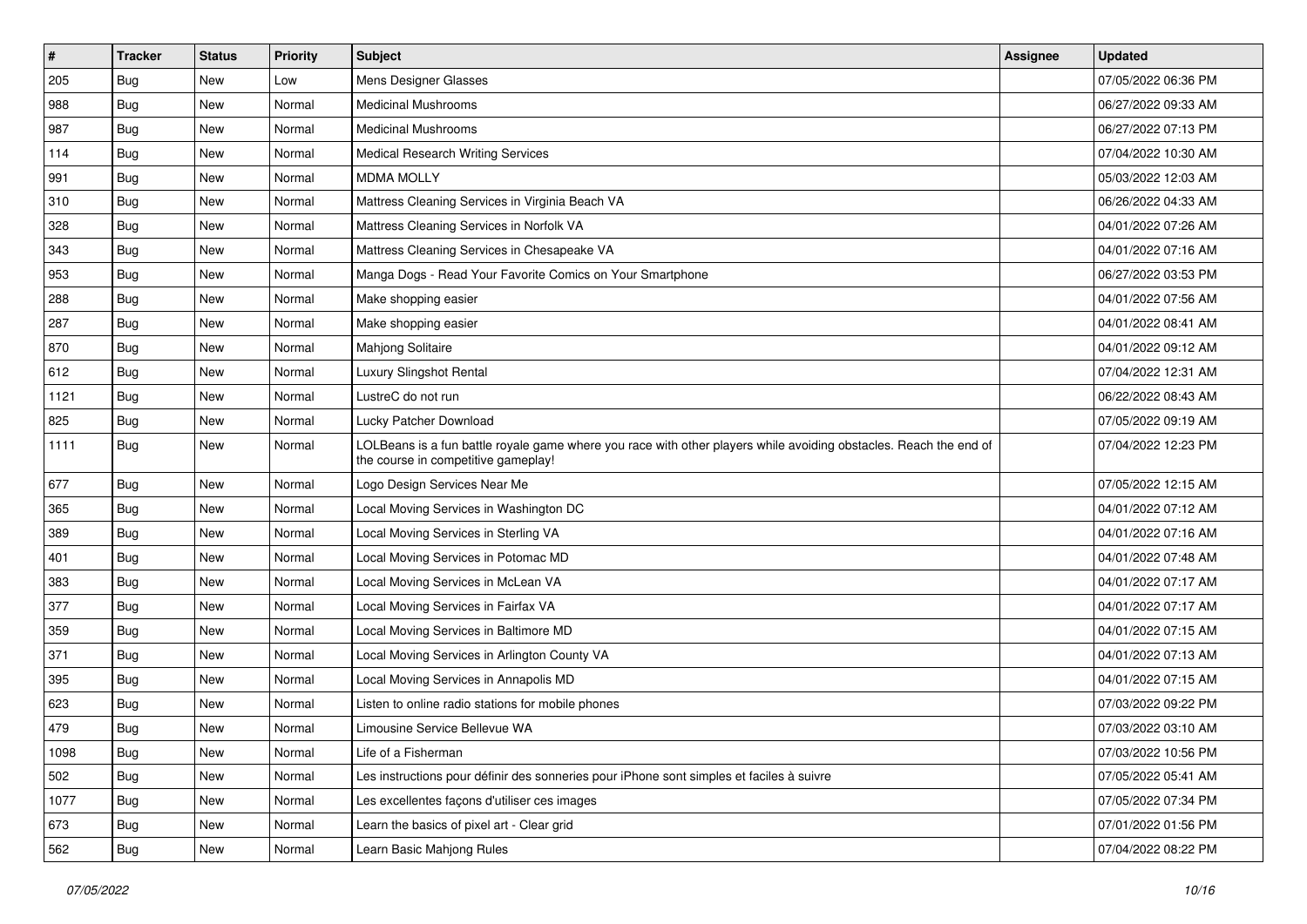| $\vert$ # | <b>Tracker</b> | <b>Status</b> | <b>Priority</b> | <b>Subject</b>                                                                                               | Assignee | <b>Updated</b>      |
|-----------|----------------|---------------|-----------------|--------------------------------------------------------------------------------------------------------------|----------|---------------------|
| 739       | <b>Bug</b>     | New           | Normal          | law dissertation help                                                                                        |          | 06/27/2022 06:12 PM |
| 883       | Bug            | <b>New</b>    | Normal          | Langweilen Sie sich jemals bei der gleichen alten Schriftart auf Instagram?                                  |          | 04/01/2022 09:16 AM |
| 851       | Bug            | New           | Normal          | Laden Sie den kostenlosen MP3-Klingelton für Ihr Mobiltelefon herunter                                       |          | 04/01/2022 09:14 AM |
| 194       | Bug            | <b>New</b>    | Normal          | lace closure wigs                                                                                            |          | 07/05/2022 07:30 AM |
| 716       | Bug            | <b>New</b>    | Normal          | La celebración de un BabyShower.                                                                             |          | 07/05/2022 01:58 AM |
| 962       | <b>Bug</b>     | New           | Normal          | Kostenlose Hörbücher                                                                                         |          | 06/26/2022 10:45 PM |
| 528       | <b>Bug</b>     | New           | Normal          | Korean Mag                                                                                                   |          | 07/05/2022 06:42 PM |
| 1119      | Bug            | <b>New</b>    | Normal          | Klondike Solitaire                                                                                           |          | 06/27/2022 03:00 PM |
| 1016      | Bug            | New           | Normal          | Klondike Solitaire                                                                                           |          | 05/12/2022 09:03 AM |
| 873       | Bug            | New           | Normal          | Klingeltöne mp3                                                                                              |          | 04/13/2022 11:03 AM |
| 893       | <b>Bug</b>     | New           | Normal          | klingeltone                                                                                                  |          | 04/13/2022 11:06 AM |
| 119       | <b>Bug</b>     | New           | Normal          | klhjigyu                                                                                                     |          | 07/05/2022 09:23 AM |
| 656       | Bug            | <b>New</b>    | Normal          | Kiwi Nutrition Facts And Health Benefits                                                                     |          | 07/05/2022 04:52 AM |
| 566       | <b>Bug</b>     | New           | Normal          | Kinemaster Pro Download - los App Review                                                                     |          | 04/01/2022 09:27 AM |
| 596       | <b>Bug</b>     | <b>New</b>    | Normal          | <b>Kids Games</b>                                                                                            |          | 06/27/2022 04:08 AM |
| 304       | Bug            | New           | Normal          | Keyless Entry Services in Norcross GA                                                                        |          | 04/01/2022 07:19 AM |
| 367       | <b>Bug</b>     | <b>New</b>    | Normal          | Junk Removal Services in Washington DC                                                                       |          | 04/01/2022 07:12 AM |
| 391       | Bug            | <b>New</b>    | Normal          | Junk Removal Services in Sterling VA                                                                         |          | 04/01/2022 07:16 AM |
| 403       | <b>Bug</b>     | New           | Normal          | Junk Removal Services in Potomac MD                                                                          |          | 04/01/2022 07:47 AM |
| 385       | Bug            | <b>New</b>    | Normal          | Junk Removal Services in McLean VA                                                                           |          | 04/01/2022 07:15 AM |
| 379       | <b>Bug</b>     | <b>New</b>    | Normal          | Junk Removal Services in Fairfax VA                                                                          |          | 04/01/2022 07:17 AM |
| 361       | Bug            | New           | Normal          | Junk Removal Services in Baltimore MD                                                                        |          | 04/01/2022 07:13 AM |
| 373       | Bug            | <b>New</b>    | Normal          | Junk Removal Services in Arlington County VA                                                                 |          | 04/01/2022 07:18 AM |
| 397       | <b>Bug</b>     | New           | Normal          | Junk Removal Services in Annapolis MD                                                                        |          | 04/01/2022 07:15 AM |
| 653       | <b>Bug</b>     | New           | Normal          | Jujube (Jinjoles): Properties And Health Benefits                                                            |          | 07/02/2022 08:17 PM |
| 670       | Bug            | <b>New</b>    | Normal          | JTWhatsApp Apk - The New and Improved WhatsApp                                                               |          | 07/04/2022 03:20 PM |
| 842       | <b>Bug</b>     | New           | Normal          | Join the fun game                                                                                            |          | 04/01/2022 08:58 AM |
| 163       | <b>Bug</b>     | New           | Normal          | jknjopl[                                                                                                     |          | 04/01/2022 07:58 AM |
| 262       | <b>Bug</b>     | New           | Normal          | It this true to dealing Wuth                                                                                 |          | 07/04/2022 01:21 AM |
| 210       | <b>Bug</b>     | New           | Normal          | Issue with check symbol in Cash App? Dial assist number with calling Cash App customer service phone number. |          | 06/30/2022 01:52 PM |
| 1134      | Bug            | New           | Normal          | Is WhatsApp Aero Worth Downloading?                                                                          |          | 07/01/2022 04:03 AM |
| 1127      | <b>Bug</b>     | New           | Normal          | Is there any support to find Google Feud answers?                                                            |          | 06/27/2022 04:27 AM |
| 999       | <b>Bug</b>     | New           | Normal          | Is there a way to find Google Feud answers?                                                                  |          | 06/28/2022 01:27 AM |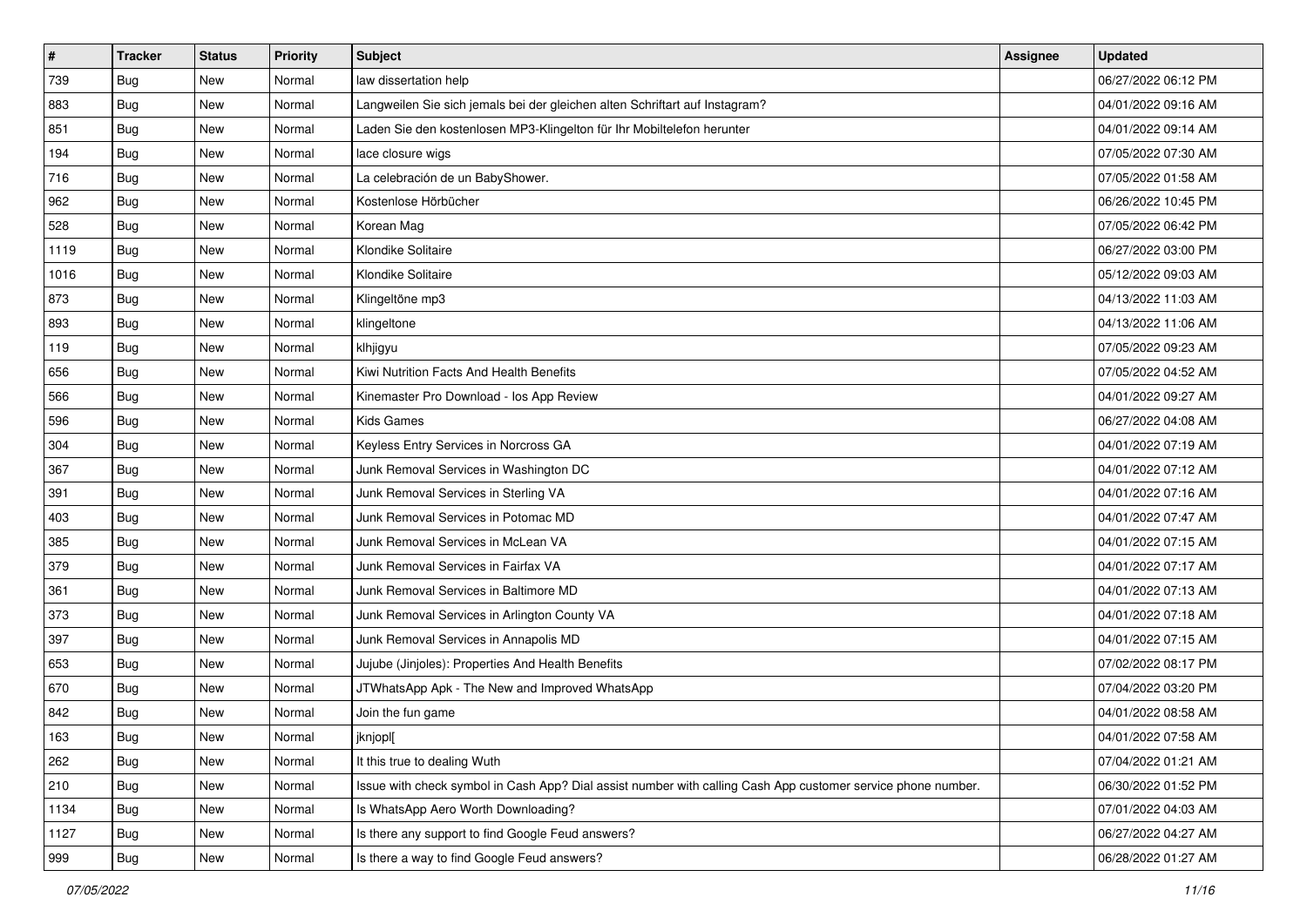| $\vert$ # | <b>Tracker</b> | <b>Status</b> | <b>Priority</b> | <b>Subject</b>                                                                                     | <b>Assignee</b> | <b>Updated</b>      |
|-----------|----------------|---------------|-----------------|----------------------------------------------------------------------------------------------------|-----------------|---------------------|
| 1015      | <b>Bug</b>     | New           | Normal          | Is it possible to send books for free?                                                             |                 | 05/11/2022 04:05 PM |
| 998       | Bug            | New           | Normal          | Is It Hard to Solve Wordle An                                                                      |                 | 06/27/2022 12:24 AM |
| 1116      | Bug            | New           | Normal          | ipTV smarts pro                                                                                    |                 | 06/29/2022 09:27 AM |
| 993       | Bug            | New           | Normal          | IO Games Free Online                                                                               |                 | 06/26/2022 09:41 AM |
| 788       | Bug            | <b>New</b>    | Normal          | Intro Maker Mod APK                                                                                |                 | 07/05/2022 01:50 AM |
| 225       | Bug            | New           | Normal          | instant personal loan                                                                              |                 | 07/03/2022 12:46 AM |
| 176       | Bug            | New           | Normal          | instant loan without documents                                                                     |                 | 07/04/2022 01:28 AM |
| 568       | <b>Bug</b>     | New           | Normal          | Instale a versão mais recente do YouTube Premium                                                   |                 | 07/05/2022 09:14 AM |
| 748       | <b>Bug</b>     | New           | Normal          | Il y a quelques façons d'obtenir des sonneries gratuites pour votre iPhone                         |                 | 06/26/2022 11:24 PM |
| 1072      | Bug            | New           | Normal          | ij.start canon                                                                                     |                 | 06/21/2022 06:56 PM |
| 1013      | Bug            | New           | Normal          | ij.start canon                                                                                     |                 | 05/11/2022 11:31 AM |
| 950       | Bug            | New           | Normal          | ij.start canon                                                                                     |                 | 07/04/2022 04:29 PM |
| 943       | Bug            | <b>New</b>    | Normal          | ij.start canon                                                                                     |                 | 04/13/2022 08:52 AM |
| 1145      | <b>Bug</b>     | New           | Normal          | IHG Is Extending Its Already Impressive Roster with a New Luxury Collection of Independent Hotels? |                 | 07/05/2022 12:50 PM |
| 525       | Bug            | New           | Normal          | If you don't have a QR code: How to activate cash app card in app                                  |                 | 07/05/2022 01:10 PM |
| 604       | Bug            | New           | Normal          | Idle Game Online                                                                                   |                 | 07/03/2022 01:49 PM |
| 1104      | <b>Bug</b>     | New           | Normal          | Idle game fix bug                                                                                  |                 | 07/05/2022 11:42 AM |
| 1103      | Bug            | <b>New</b>    | Normal          | Idle game fix bug                                                                                  |                 | 06/25/2022 09:08 PM |
| 1031      | Bug            | New           | Normal          | <b>IAFT Traders Union</b>                                                                          |                 | 05/16/2022 03:14 PM |
| 1030      | Bug            | New           | Normal          | <b>IAFT Traders Union</b>                                                                          |                 | 05/16/2022 03:13 PM |
| 736       | <b>Bug</b>     | New           | Normal          | I Want to Edit in My Website (transfer-factor.net) Unfortunately, Unable to Edit It                |                 | 06/24/2022 07:32 AM |
| 711       | <b>Bug</b>     | New           | Normal          | Human Fall Flat Apk Download                                                                       |                 | 07/01/2022 01:14 AM |
| 123       | Bug            | New           | Normal          | https://www.reddit.com/r/NRLgrandfinal2020/                                                        |                 | 07/02/2022 10:05 PM |
| 124       | <b>Bug</b>     | New           | Normal          | https://www.bigmarker.com/ustvpass/LIVE-Atlanta-Falcons-vs-Carolina-Panthers-NFL-Week-8-Game       |                 | 04/01/2022 07:55 AM |
| 238       | Bug            | New           | Low             | HP Printer Assistant Software   Download & Install HP Assistant                                    |                 | 04/01/2022 08:16 AM |
| 236       | Bug            | New           | Normal          | HP Printer Assistant Software   Download & Install HP Assistant                                    |                 | 04/01/2022 08:16 AM |
| 235       | <b>Bug</b>     | New           | Low             | HP Printer Assistant Software   Download & Install HP Assistant                                    |                 | 07/04/2022 06:32 PM |
| 1135      | Bug            | New           | Normal          | How to word games - 5 letter words                                                                 |                 | 07/01/2022 05:52 AM |
| 117       | Bug            | New           | Normal          | How to Watch Cowboys vs Cardinals Game Live Stream FREE TV                                         |                 | 04/01/2022 08:08 AM |
| 689       | Bug            | New           | Normal          | How to use twitch.tv/activate?                                                                     |                 | 07/04/2022 12:58 PM |
| 688       | <b>Bug</b>     | New           | Normal          | How to use twitch.tv/activate?                                                                     |                 | 07/05/2022 04:19 AM |
| 687       | <b>Bug</b>     | New           | Normal          | How to use twitch.tv/activate?                                                                     |                 | 07/04/2022 11:40 PM |
| 1060      | <b>Bug</b>     | New           | Normal          | How to Use Panda Helper to Speed Up Your iOS                                                       |                 | 05/28/2022 09:12 AM |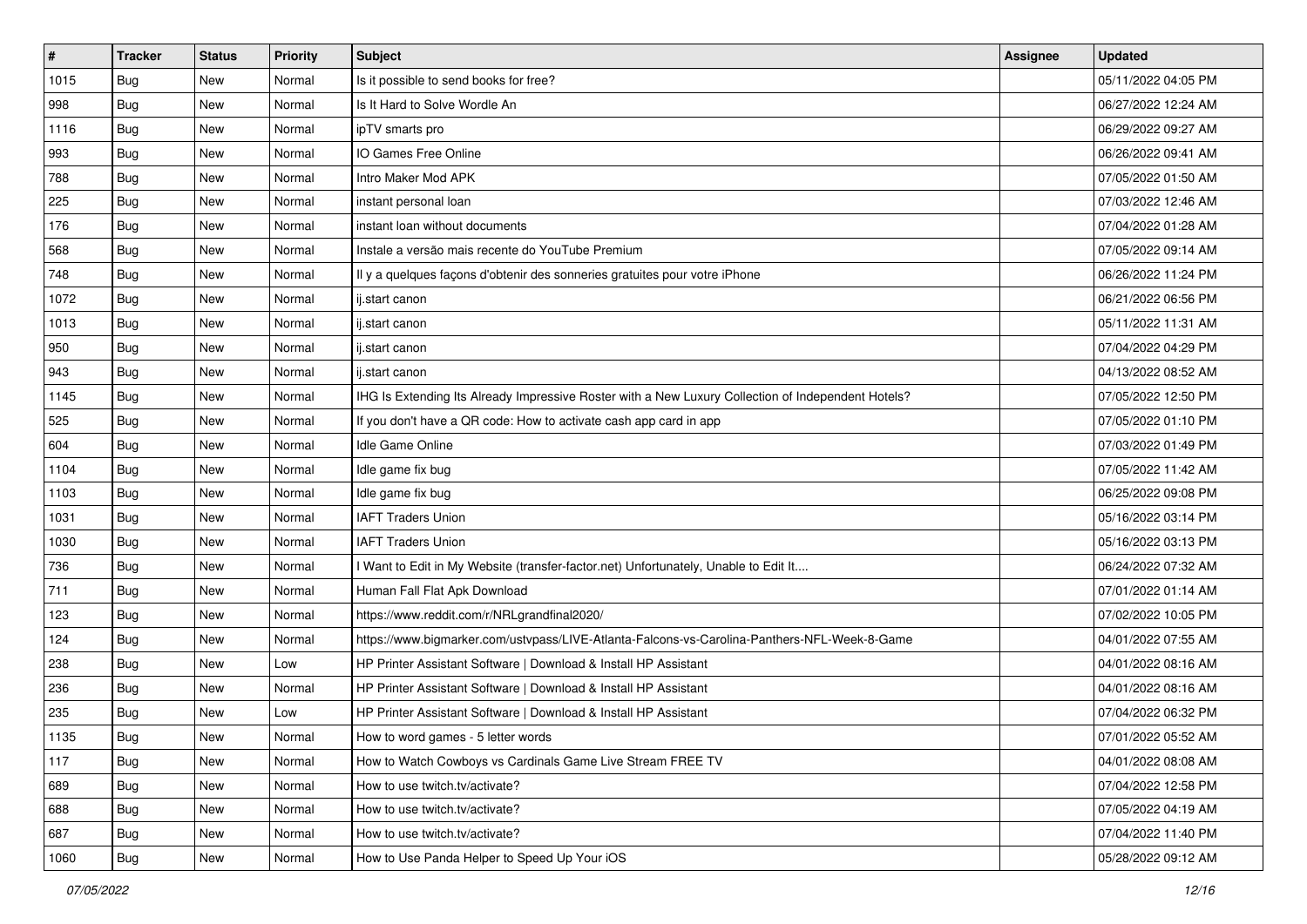| $\vert$ # | <b>Tracker</b> | <b>Status</b> | <b>Priority</b> | <b>Subject</b>                                                             | <b>Assignee</b> | <b>Updated</b>      |
|-----------|----------------|---------------|-----------------|----------------------------------------------------------------------------|-----------------|---------------------|
| 1080      | <b>Bug</b>     | New           | Normal          | How to use Math Wallet   Nexo wallet   CoinTiger Exchange                  |                 | 06/15/2022 11:56 AM |
| 267       | <b>Bug</b>     | New           | Normal          | How To Use Internet Radio Services To Listen To Your Favorite Songs        |                 | 07/05/2022 07:00 PM |
| 1042      | Bug            | New           | Normal          | How to set up direct deposit on cash app?                                  |                 | 05/25/2022 01:17 PM |
| 854       | <b>Bug</b>     | New           | Normal          | How To Resolve Password Problems Through Facebook Customer Service?        |                 | 04/09/2022 06:11 PM |
| 1032      | Bug            | New           | Normal          | How To Play The Wordle Game                                                |                 | 05/17/2022 10:37 AM |
| 763       | <b>Bug</b>     | New           | High            | How to Make a Ringtone on Your iPhone                                      |                 | 07/05/2022 07:00 AM |
| 709       | Bug            | New           | Normal          | How To Load Cash App Card At Walmart Without Having To Face Any Hassle?    |                 | 07/05/2022 07:45 AM |
| 747       | <b>Bug</b>     | New           | Normal          | How to Install Tyflex Plus on Your Android Device                          |                 | 07/03/2022 07:14 PM |
| 696       | <b>Bug</b>     | New           | Normal          | How to Install the TuMangaOnline App                                       |                 | 07/05/2022 05:37 PM |
| 885       | Bug            | New           | Normal          | How to Install the Tele Latino App For Android                             |                 | 03/28/2022 04:10 AM |
| 565       | <b>Bug</b>     | New           | Normal          | How To Install RepelisPlus On Your Android Phone?                          |                 | 07/05/2022 08:42 PM |
| 564       | Bug            | New           | Normal          | How To Install RepelisPlus On Your Android Phone?                          |                 | 07/02/2022 11:29 PM |
| 1039      | Bug            | New           | Normal          | How to Get Tickmill Bonuses for Free                                       |                 | 05/26/2022 05:43 PM |
| 785       | <b>Bug</b>     | New           | Normal          | How To Get Money Off Cash App Without Card Or With A Card?                 |                 | 07/02/2022 07:16 AM |
| 1014      | <b>Bug</b>     | New           | Normal          | how to get chime routing and account number ? chime routing number florida |                 | 05/11/2022 12:42 PM |
| 1079      | Bug            | New           | Normal          | How to get cheap psychology assignment?                                    |                 | 06/15/2022 06:00 AM |
| 1069      | <b>Bug</b>     | New           | Normal          | how to get cash app support phone number 24*7 available                    |                 | 06/29/2022 05:37 PM |
| 574       | Bug            | New           | Normal          | How to fix the Epson printer offline issue due to a wired connection?      |                 | 07/05/2022 02:39 PM |
| 541       | <b>Bug</b>     | New           | Normal          | How to fix the cash app payment failed errors?                             |                 | 07/05/2022 04:55 AM |
| 591       | <b>Bug</b>     | New           | Normal          | How To Find Facebook Modifications For Your Spotify Premium Apk?           |                 | 07/05/2022 03:13 PM |
| 1129      | <b>Bug</b>     | New           | Normal          | how to enable direct deposit on cash app?                                  |                 | 06/28/2022 10:44 AM |
| 966       | <b>Bug</b>     | New           | Normal          | How to Download the Filmes                                                 |                 | 06/27/2022 03:25 AM |
| 826       | Bug            | New           | Normal          | How to Dowload MXL TV Premium                                              |                 | 05/26/2022 03:34 PM |
| 984       | <b>Bug</b>     | New           | Normal          | How to disable, permanently delete Twitter account on phone, PC            |                 | 07/04/2022 07:11 AM |
| 697       | Bug            | New           | Normal          | How to Descargar Pura TV For Android                                       |                 | 07/05/2022 03:29 PM |
| 1101      | Bug            | New           | Normal          | How to Delete Cash App History at once?                                    |                 | 06/27/2022 01:33 PM |
| 533       | <b>Bug</b>     | New           | Normal          | How to complete the homework assignments in economics in the easiest way?  |                 | 06/30/2022 07:33 PM |
| 1024      | <b>Bug</b>     | New           | Normal          | How to choose the right broker                                             |                 | 06/25/2022 06:23 PM |
| 518       | <b>Bug</b>     | New           | Normal          | How To Check The Balance Of Cash App Account By Taking Cash App Support?   |                 | 07/04/2022 10:21 AM |
| 1025      | Bug            | New           | Normal          | how to change the logo in wordpress                                        |                 | 06/25/2022 06:20 PM |
| 1009      | Bug            | New           | Normal          | How to change routing number on Cash App?                                  |                 | 05/11/2022 07:13 AM |
| 906       | <b>Bug</b>     | New           | Normal          | How To Change Cash App From Business To Personal Account For Any Reasons?  |                 | 04/04/2022 09:57 AM |
| 882       | Bug            | New           | Normal          | How to change bank account on cash app?                                    |                 | 04/01/2022 09:16 AM |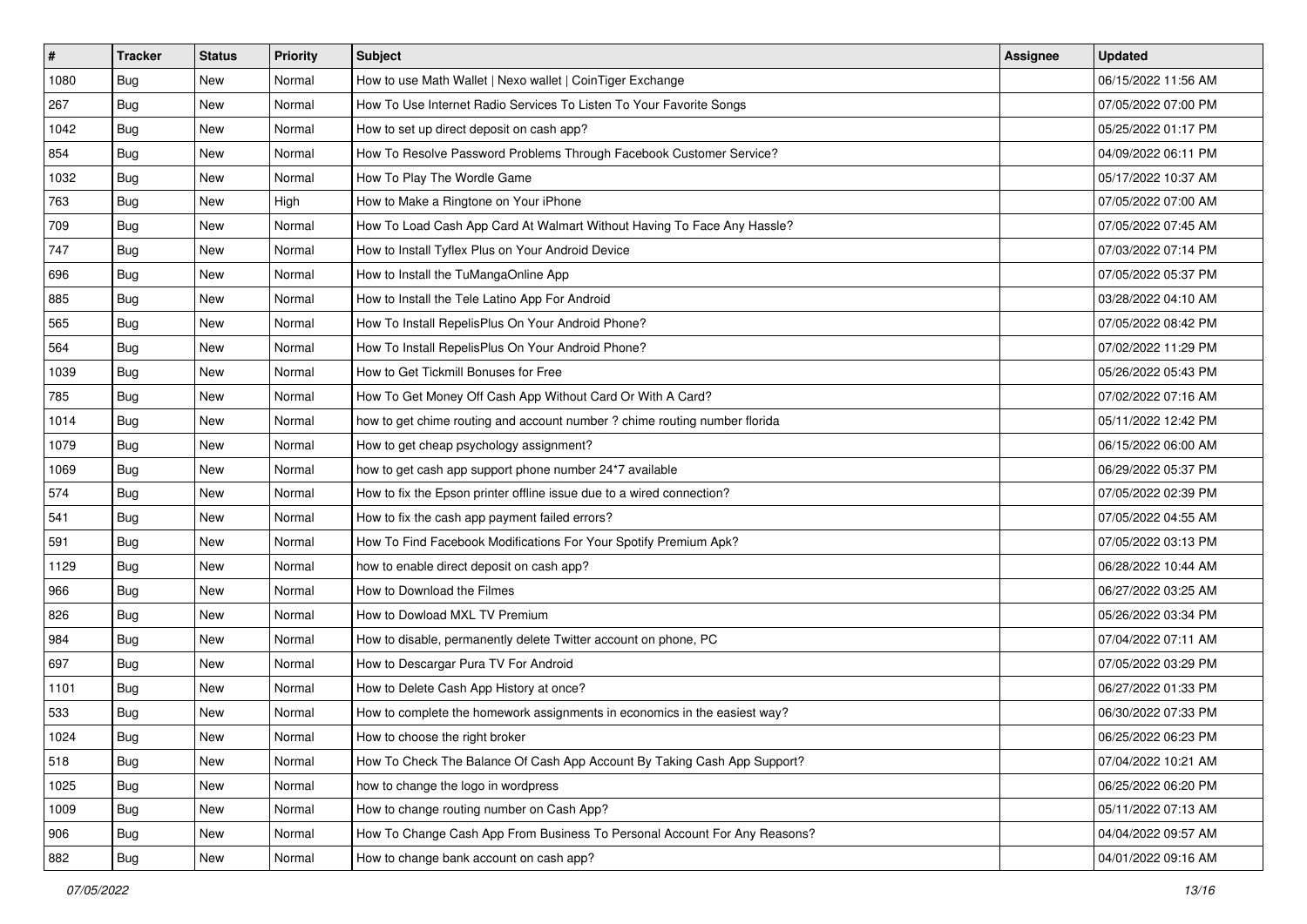| $\vert$ # | <b>Tracker</b> | <b>Status</b> | <b>Priority</b> | <b>Subject</b>                                                                   | <b>Assignee</b> | <b>Updated</b>      |
|-----------|----------------|---------------|-----------------|----------------------------------------------------------------------------------|-----------------|---------------------|
| 852       | <b>Bug</b>     | New           | Normal          | How to cancel your French Bee flight within 24 hours?                            |                 | 04/01/2022 09:13 AM |
| 972       | Bug            | New           | Normal          | How To Borrow Money From The Cash App? Get To Know About The Same                |                 | 04/25/2022 07:30 AM |
| 678       | Bug            | New           | Normal          | How to be a winner in buidnow gg                                                 |                 | 07/02/2022 01:45 PM |
| 762       | <b>Bug</b>     | <b>New</b>    | Normal          | How To Add Money To A Cash App Card If Struggling With Low Amount?               |                 | 06/29/2022 10:53 AM |
| 784       | <b>Bug</b>     | <b>New</b>    | Normal          | How To Add Money On Cash App Card And Check The Funds?                           |                 | 07/04/2022 01:54 PM |
| 1115      | Bug            | New           | Normal          | How to access your saved favorite Tiktok                                         |                 | 06/28/2022 03:59 PM |
| 217       | Bug            | New           | Normal          | How this service matter most?                                                    |                 | 07/05/2022 01:09 PM |
| 738       | <b>Bug</b>     | New           | Normal          | How Much Amount Do I Get Using The Referral Code For Cash App?                   |                 | 06/27/2022 03:58 PM |
| 916       | <b>Bug</b>     | <b>New</b>    | Normal          | How long does it take to write a book?                                           |                 | 04/07/2022 12:15 PM |
| 742       | Bug            | New           | Normal          | How Long Does Cash App Support Take To Respond For A Better Support?             |                 | 07/04/2022 11:48 PM |
| 633       | Bug            | New           | Normal          | How i can i solve my issue                                                       |                 | 04/01/2022 09:38 AM |
| 215       | Bug            | New           | Normal          | How For Top Level Cell Phone For You                                             |                 | 06/27/2022 09:19 PM |
| 928       | Bug            | <b>New</b>    | Normal          | How Does Sutton Bank Cash App Customer Service Help In Answering Your Questions? |                 | 04/12/2022 11:36 AM |
| 733       | <b>Bug</b>     | New           | Normal          | How does one go about getting a book deal?                                       |                 | 06/28/2022 06:35 PM |
| 524       | <b>Bug</b>     | New           | Normal          | How Does Google Account Recovery Work If Your Account Is Hacked?                 |                 | 07/05/2022 04:20 PM |
| 720       | Bug            | New           | Normal          | How does Cash App Phone Number provide a quick treatment?                        |                 | 07/04/2022 12:42 PM |
| 796       | <b>Bug</b>     | New           | Normal          | How Does Cash App ++ actually work and What is the process of it                 |                 | 07/02/2022 11:27 PM |
| 1087      | <b>Bug</b>     | <b>New</b>    | Normal          | How do new writers start out?                                                    |                 | 06/29/2022 10:43 AM |
| 737       | <b>Bug</b>     | New           | Normal          | How Do I Talk To A Live Person At Facebook If Anything Is Doubtful?              |                 | 06/27/2022 09:59 PM |
| 758       | <b>Bug</b>     | New           | Normal          | How Do I Study Consistently For Hours?                                           |                 | 06/27/2022 12:49 AM |
| 719       | Bug            | New           | Normal          | How Do I Send \$5000 Through Cash App Account With Ease?                         |                 | 07/03/2022 02:41 PM |
| 1106      | <b>Bug</b>     | <b>New</b>    | Normal          | How Do I Get Cash App ++ Without Confronting Any Technical Glitches?             |                 | 06/25/2022 09:53 PM |
| 783       | Bug            | <b>New</b>    | Normal          | How Do I Determine The Reasons And Solutions To Fix Cash App Transfer Failed?    |                 | 07/05/2022 04:03 AM |
| 971       | Bug            | New           | Normal          | How Do I Check Balance On Cash App Card With Optimum Ease?                       |                 | 06/27/2022 08:16 PM |
| 706       | Bug            | <b>New</b>    | Normal          | How Can You Cancel A Cash App Payment Without Any Prior Information?             |                 | 07/05/2022 03:46 AM |
| 933       | <b>Bug</b>     | New           | Normal          | How Can I Watch Movies on My Mobile Phone                                        |                 | 06/24/2022 12:55 AM |
| 631       | <b>Bug</b>     | New           | Normal          | How Can I Load Cash App Card at Walmart straight away?                           |                 | 07/05/2022 04:34 AM |
| 630       | i Bug          | New           | Normal          | How Can I Load Cash App Card at Walmart straight away?                           |                 | 06/26/2022 12:04 AM |
| 629       | <b>Bug</b>     | New           | Normal          | How Can I Load Cash App Card at Walmart straight away?                           |                 | 07/03/2022 11:06 PM |
| 589       | Bug            | New           | Normal          | How can I get the cash app phone number of customer support?                     |                 | 06/30/2022 12:20 AM |
| 196       | Bug            | New           | Normal          | Homoeobazaar For Homeopathy Medicines                                            |                 | 07/05/2022 06:45 PM |
| 195       | <b>Bug</b>     | New           | Normal          | homoeobazaar                                                                     |                 | 04/01/2022 08:23 AM |
| 508       | Bug            | New           | Normal          | hire a professional dissertation help                                            |                 | 07/05/2022 05:15 PM |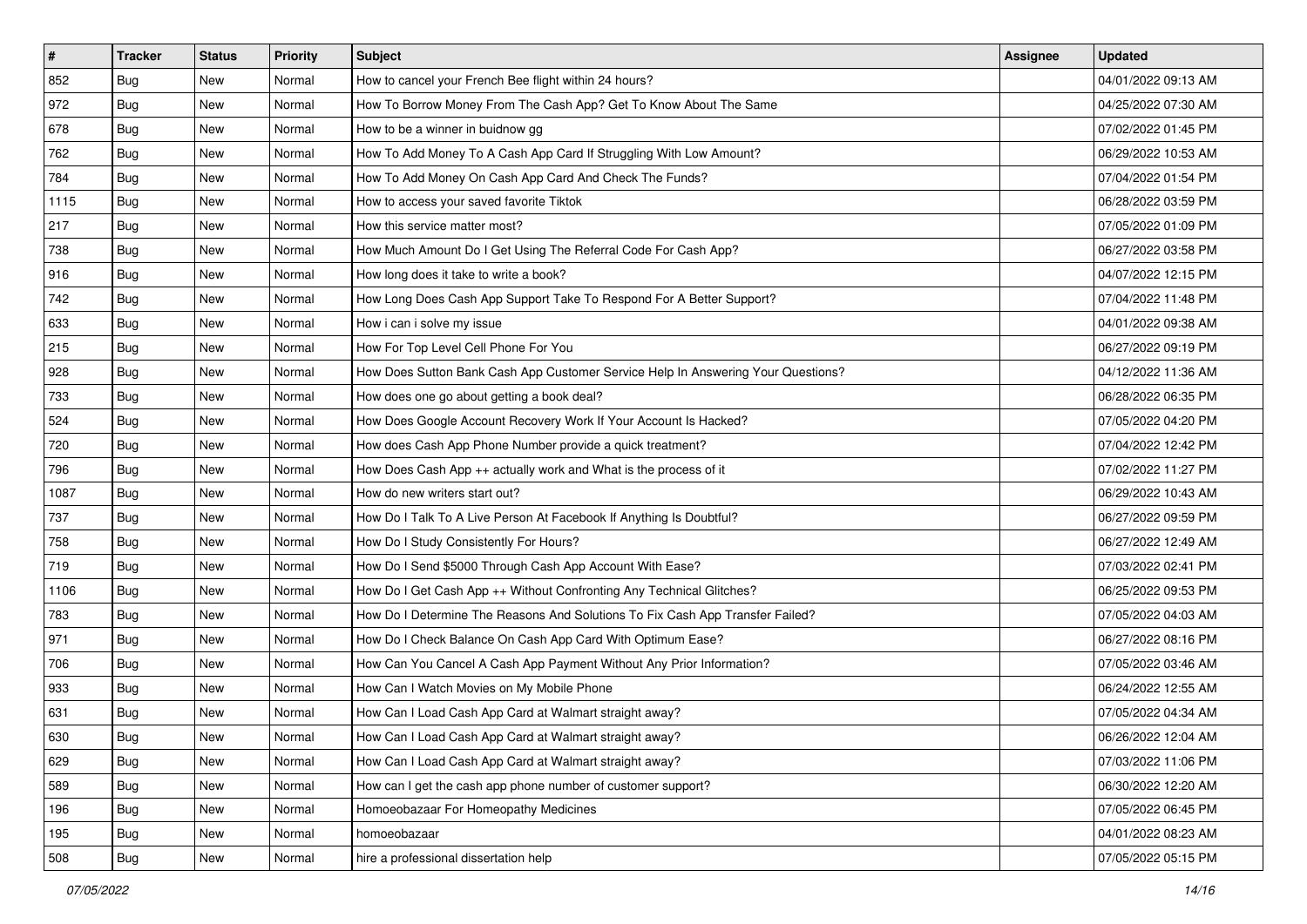| #    | <b>Tracker</b> | <b>Status</b> | <b>Priority</b> | <b>Subject</b>                                                                                                                                                                                                                                 | <b>Assignee</b> | <b>Updated</b>      |
|------|----------------|---------------|-----------------|------------------------------------------------------------------------------------------------------------------------------------------------------------------------------------------------------------------------------------------------|-----------------|---------------------|
| 187  | <b>Bug</b>     | New           | Normal          | High Quality Replic 350 V2 Carbon                                                                                                                                                                                                              |                 | 04/01/2022 08:40 AM |
| 544  | Bug            | New           | Normal          | Hey! I had a very cool idea to order our general picture on canvas for my family as a gift. But couldn't find a good<br>one. Once my friend advised me this article in which I found what I was looking for and gave a cool gift to my family. |                 | 06/27/2022 04:10 AM |
| 627  | Bug            | <b>New</b>    | Normal          | <b>HELO</b>                                                                                                                                                                                                                                    |                 | 07/04/2022 04:25 AM |
| 182  | Bug            | New           | Normal          | <b>Healthcare Custom Writing Services</b>                                                                                                                                                                                                      |                 | 07/02/2022 06:37 AM |
| 181  | Bug            | New           | Normal          | <b>Healthcare Custom Writing Services</b>                                                                                                                                                                                                      |                 | 07/05/2022 10:07 AM |
| 305  | Bug            | New           | Normal          | Headliner Repair Services in Norcross GA                                                                                                                                                                                                       |                 | 04/01/2022 07:19 AM |
| 295  | Bug            | New           | Normal          | Headliner Repair Services in Jonesboro GA                                                                                                                                                                                                      |                 | 04/01/2022 07:21 AM |
| 492  | <b>Bug</b>     | New           | Normal          | HD Streamz MOD APK v3.5.5 (Keine Werbung)                                                                                                                                                                                                      |                 | 07/05/2022 08:43 PM |
| 137  | Bug            | New           | Normal          | hcbets                                                                                                                                                                                                                                         |                 | 04/01/2022 07:52 AM |
| 285  | Bug            | New           | Normal          | Have you ever written an essay?                                                                                                                                                                                                                |                 | 07/05/2022 06:42 AM |
| 834  | Bug            | New           | Normal          | Grasp the secret to relieve stress and fatigue                                                                                                                                                                                                 |                 | 04/01/2022 08:57 AM |
| 892  | Bug            | <b>New</b>    | Normal          | Good game                                                                                                                                                                                                                                      |                 | 07/01/2022 10:25 AM |
| 965  | <b>Bug</b>     | New           | Normal          | Go with cash app customer service to know where I can load my cash app card                                                                                                                                                                    |                 | 06/28/2022 04:30 AM |
| 668  | Bug            | New           | Normal          | Get to know Cash App Refund Process here                                                                                                                                                                                                       |                 | 07/05/2022 05:09 PM |
| 547  | Bug            | New           | Normal          | Get rid of the issue of cash app down by calling experts.                                                                                                                                                                                      |                 | 07/03/2022 01:22 PM |
| 732  | Bug            | New           | Normal          | Get rectifications steps about why cash app transfer failed                                                                                                                                                                                    |                 | 07/04/2022 12:38 PM |
| 959  | Bug            | <b>New</b>    | Normal          | Get connected with cash app team-How to get money off cash app at walmart without card                                                                                                                                                         |                 | 06/27/2022 08:52 AM |
| 489  | <b>Bug</b>     | New           | Normal          | Get cash app refund instantly if sent to the wrong person                                                                                                                                                                                      |                 | 07/05/2022 10:05 AM |
| 641  | Bug            | New           | Normal          | Get Best Economics Dissertation Writing Service                                                                                                                                                                                                |                 | 06/25/2022 10:04 AM |
| 469  | Bug            | <b>New</b>    | Normal          | Germs Removal Westchester MA                                                                                                                                                                                                                   |                 | 07/05/2022 07:23 PM |
| 445  | Bug            | New           | Normal          | Germs Removal Watertown MA                                                                                                                                                                                                                     |                 | 04/01/2022 07:49 AM |
| 420  | Bug            | New           | Normal          | Germs Removal Somerville MA                                                                                                                                                                                                                    |                 | 04/01/2022 07:46 AM |
| 453  | Bug            | New           | Normal          | Germs Removal Quincy MA                                                                                                                                                                                                                        |                 | 04/01/2022 07:48 AM |
| 437  | <b>Bug</b>     | New           | Normal          | Germs Removal Newton MA                                                                                                                                                                                                                        |                 | 04/01/2022 07:50 AM |
| 461  | Bug            | New           | Normal          | Germs Removal Medford MA                                                                                                                                                                                                                       |                 | 07/04/2022 08:49 PM |
| 429  | <b>Bug</b>     | New           | Normal          | Germs Removal Brookline MA                                                                                                                                                                                                                     |                 | 04/01/2022 07:51 AM |
| 428  | <b>Bug</b>     | <b>New</b>    | Normal          | Germs Removal Brookline MA                                                                                                                                                                                                                     |                 | 04/01/2022 07:47 AM |
| 412  | Bug            | <b>New</b>    | Normal          | Germs Removal Boston MA                                                                                                                                                                                                                        |                 | 04/01/2022 07:47 AM |
| 1118 | Bug            | New           | Normal          | Gameplay Minecraft                                                                                                                                                                                                                             |                 | 06/27/2022 10:33 AM |
| 1053 | <b>Bug</b>     | <b>New</b>    | Normal          | Game Geometry Dash                                                                                                                                                                                                                             |                 | 05/26/2022 11:30 AM |
| 849  | Bug            | New           | Normal          | FutEmax App Apk - Watch Soccer, Fantasy Football, And More On Your Mobile Device                                                                                                                                                               |                 | 04/01/2022 09:04 AM |
| 363  | <b>Bug</b>     | New           | Normal          | Furniture Assembly Services in Washington DC                                                                                                                                                                                                   |                 | 04/01/2022 07:13 AM |